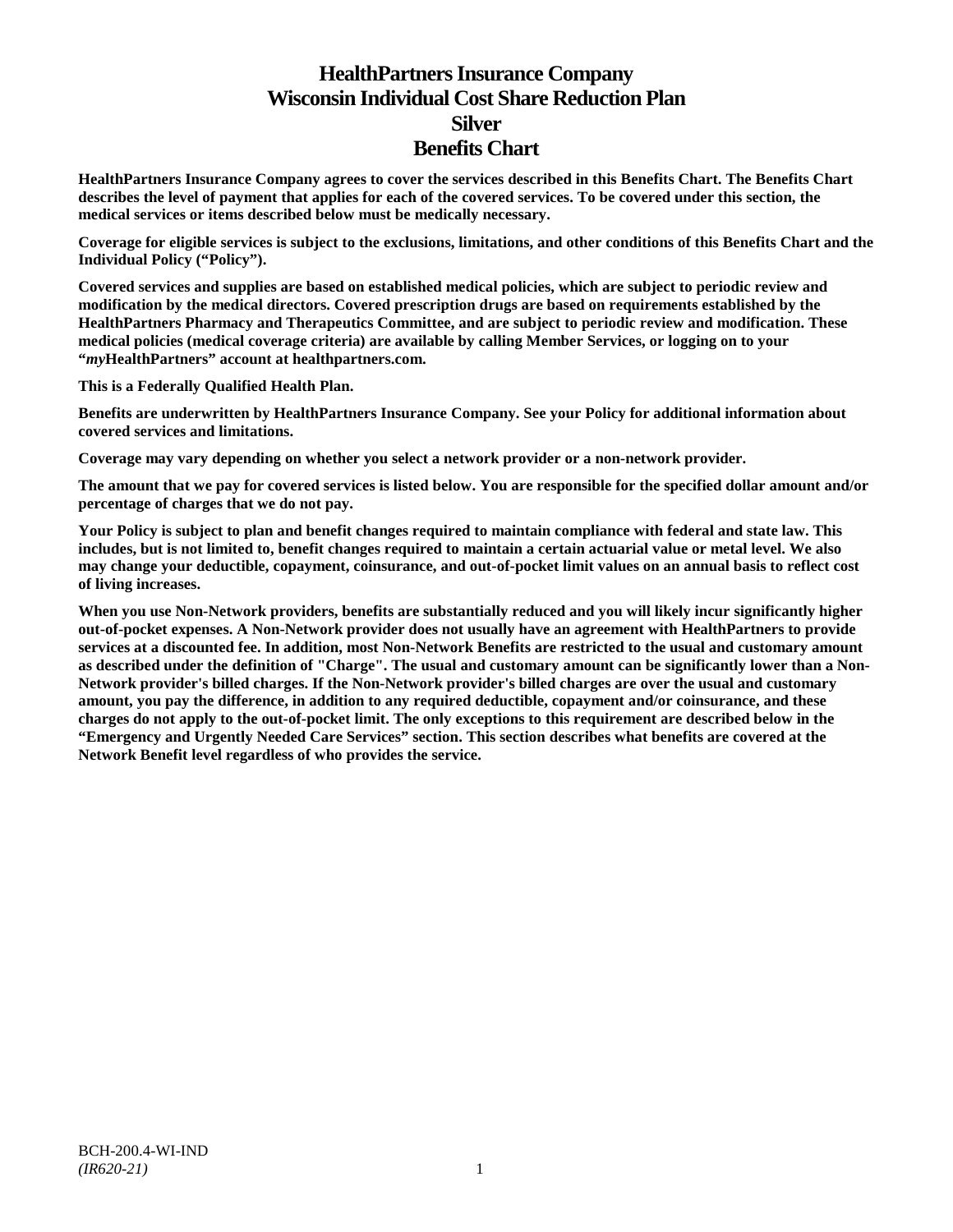# **These definitions apply to the Benefits Chart. They also apply to your Policy.**

| <b>Biosimilar Drug:</b> | A prescription drug, approved by the Food and Drug Administration (FDA), that the FDA has<br>determined is biosimilar to and interchangeable with a biological brand name drug. Biosimilar                                                                                                                                                                                                                                                                                                                                                                                                                                                                                                                                 |
|-------------------------|----------------------------------------------------------------------------------------------------------------------------------------------------------------------------------------------------------------------------------------------------------------------------------------------------------------------------------------------------------------------------------------------------------------------------------------------------------------------------------------------------------------------------------------------------------------------------------------------------------------------------------------------------------------------------------------------------------------------------|
| <b>Brand Name Drug:</b> | drugs are not considered generic drugs and are not covered under the generic drug benefit.<br>A prescription drug, approved by the Food and Drug Administration (FDA), that is manufactured,<br>sold or licensed for sale under a trademark by the pharmaceutical company that originally<br>researched and developed the drug. Brand name drugs have the same active-ingredient formula as<br>the generic version of the drug. However, generic drugs are manufactured and sold by other drug<br>manufacturers and are generally not available until after the patent on the brand name drug has<br>expired. A few brand name drugs may be covered at the generic benefit level if this is indicated on<br>the formulary. |
| <b>Calendar Year:</b>   | This is the 12-month period beginning 12:01 A.M. Central Time, on January 1, and ending 12:00<br>A.M. Central Time of the next following December 31.                                                                                                                                                                                                                                                                                                                                                                                                                                                                                                                                                                      |
| Charge:                 | For covered services delivered by a network provider, this is the provider's discounted fee for a<br>given medical/surgical service, procedure or item.                                                                                                                                                                                                                                                                                                                                                                                                                                                                                                                                                                    |
|                         | For covered services delivered by non-network providers, a contracted rate may apply if such<br>arrangement is available to HealthPartners.                                                                                                                                                                                                                                                                                                                                                                                                                                                                                                                                                                                |
|                         | For the Usual and Customary Charge for covered services delivered by non-network providers,<br>our payment is calculated using one of the following options to be determined at HealthPartners'<br>discretion: 1) a percentage of the Medicare fee schedule; 2) a comparable schedule if the service is<br>not on the Medicare fee schedule; or 3) a commercially reasonable rate for such service.                                                                                                                                                                                                                                                                                                                        |
|                         | The Usual and Customary Charge is the maximum amount allowed that we consider in the<br>calculation of the payment of charges incurred for certain covered services. You must pay for any<br>charges above the usual and customary charge, and they do not apply to the out-of-pocket limit.                                                                                                                                                                                                                                                                                                                                                                                                                               |
|                         | A charge is incurred for covered ambulatory medical and surgical services, on the date the service<br>or item is provided. A charge is incurred for covered inpatient services, on the date of admission to<br>a hospital. To be covered, a charge must be incurred on or after your effective date and on or<br>before the termination date.                                                                                                                                                                                                                                                                                                                                                                              |
| Copayment/Coinsurance:  | The specified dollar amount, or percentage, of charges incurred for covered services, which we do<br>not pay, but which you must pay, each time you receive certain medical services, procedures or<br>items. Our payment for those covered services or items begins after the copayment or coinsurance<br>is satisfied. Covered services or items requiring a copayment or coinsurance are specified in this<br>Benefits Chart.                                                                                                                                                                                                                                                                                           |
|                         | For services provided by a network provider:                                                                                                                                                                                                                                                                                                                                                                                                                                                                                                                                                                                                                                                                               |
|                         | An amount which is listed as a flat dollar copayment is applied to a network provider's discounted<br>charges for a given service. However, if the network provider's discounted charges for a service or<br>item is less than the flat dollar copayment, you will pay the network provider's discounted charge.<br>An amount which is listed as a percentage of charges or coinsurance is based on the network<br>provider's discounted charges, calculated at the time the claim is processed, which may include an<br>agreed upon fee schedule rate for case rate or withhold arrangements.                                                                                                                             |
|                         | For services provided by a Non-Network provider:                                                                                                                                                                                                                                                                                                                                                                                                                                                                                                                                                                                                                                                                           |
|                         | Any copayment or coinsurance is applied to the lesser of the provider's charges or the usual and<br>customary charge for a service.                                                                                                                                                                                                                                                                                                                                                                                                                                                                                                                                                                                        |
|                         | A copayment or coinsurance is due at the time a service is provided, or when billed by the<br>provider. The copayment or coinsurance applicable for a scheduled visit with a network provider<br>will be collected for each visit, late cancellation and failed appointment.                                                                                                                                                                                                                                                                                                                                                                                                                                               |
|                         |                                                                                                                                                                                                                                                                                                                                                                                                                                                                                                                                                                                                                                                                                                                            |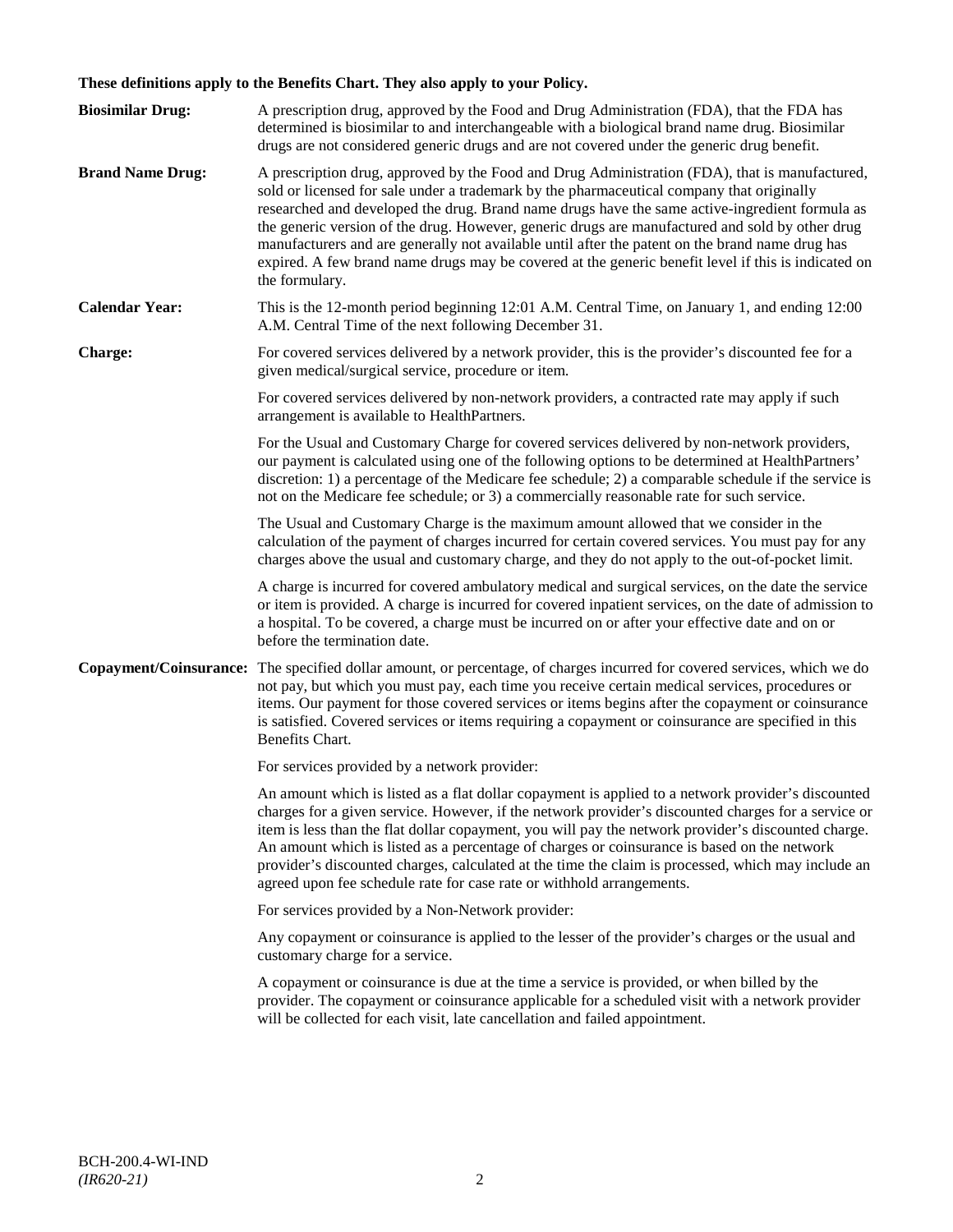| Deductible:                    | The specified dollar amount of charges incurred for covered services, which we do not pay, but an<br>enrollee or a family has to pay first in a calendar year. Our payment for those services or items<br>begins after the deductible is satisfied. For network providers, the amount of the charges that apply<br>to the deductible are based on the network provider's discounted charges, calculated at the time<br>the claim is processed, which may include an agreed upon fee schedule rate for case rate or<br>withhold arrangements. For non-network providers, the amount of charges that apply to the<br>deductible are the lesser of the provider's charges or the usual and customary charge for a service. |
|--------------------------------|-------------------------------------------------------------------------------------------------------------------------------------------------------------------------------------------------------------------------------------------------------------------------------------------------------------------------------------------------------------------------------------------------------------------------------------------------------------------------------------------------------------------------------------------------------------------------------------------------------------------------------------------------------------------------------------------------------------------------|
|                                | Any amounts paid or reimbursed by a third party, including, but not limited to: point of service<br>rebates, manufacturer coupons, manufacturer debit cards or other forms of direct reimbursement to<br>an Insured for a product or service, will not apply toward your deductible, to the extent permitted<br>under state and federal law.                                                                                                                                                                                                                                                                                                                                                                            |
|                                | Your plan has an embedded deductible. This means once a member meets the individual<br>deductible, the plan begins paying benefits for that person. If two or more members of the family<br>meet the family deductible, the plan begins paying benefits for all members of the family,<br>regardless of whether each member has met the individual deductible. However, a member may<br>not contribute more than the individual deductible toward the family deductible.                                                                                                                                                                                                                                                |
|                                | All services are subject to the deductible unless otherwise indicated below in this Benefits Chart.                                                                                                                                                                                                                                                                                                                                                                                                                                                                                                                                                                                                                     |
| Formulary:                     | This is a current list, which may be revised from time to time, of prescription drugs, medications,<br>equipment and supplies covered by us as indicated in this Benefits Chart which are covered at the<br>highest benefit level. Some drugs on the formulary may require prior authorization to be covered<br>as formulary drugs. The formulary, and information on drugs that require prior authorization, are<br>available by calling Member Services, or logging on to your "myHealthPartners" account at<br>healthpartners.com.                                                                                                                                                                                   |
| <b>Generic Drug:</b>           | A prescription drug, approved by the Food and Drug Administration (FDA), that the FDA has<br>determined is comparable to a brand name drug product in dosage form, strength, route of<br>administration, quality, intended use and documented bioequivalence. Generally, generic drugs<br>cost less than brand name drugs. Some brand name drugs may be covered at the generic drug<br>benefit level if this is indicated on the formulary.                                                                                                                                                                                                                                                                             |
| <b>Non-Formulary Drug:</b>     | This is a prescription drug, approved by the Food and Drug Administration (FDA), that is not on<br>the formulary, is medically necessary and is not investigative or experimental or otherwise<br>excluded under your Policy.                                                                                                                                                                                                                                                                                                                                                                                                                                                                                           |
| <b>Out-of-Pocket Expenses:</b> | You pay the specified copayments/coinsurance and deductibles applicable for particular services,<br>subject to the out-of-pocket limit described below. These amounts are in addition to the monthly<br>premium payments.                                                                                                                                                                                                                                                                                                                                                                                                                                                                                               |
| <b>Out-of-Pocket Limit:</b>    | You pay the copayments/coinsurance and deductibles for covered services, to the individual or<br>family out-of-pocket limit. Thereafter we cover 100% of charges incurred for all other covered<br>services, for the rest of the calendar year. You pay amounts greater than the out-of-pocket limit if<br>you exceed any lifetime maximum benefit or any visit or day limits.                                                                                                                                                                                                                                                                                                                                          |
|                                | Non-Network Benefits above the usual and customary charge (see definition of charge above) do<br>not apply to the out-of-pocket limit.                                                                                                                                                                                                                                                                                                                                                                                                                                                                                                                                                                                  |
|                                | Any amounts paid or reimbursed by a third party, including, but not limited to: point of service<br>rebates, manufacturer coupons, debit cards or other forms of direct reimbursement to an Insured<br>for a product or service, will not apply as an out-of-pocket expense, to the extent permitted under<br>state and federal law.                                                                                                                                                                                                                                                                                                                                                                                    |
|                                | You are responsible to keep track of the out-of-pocket expenses. Contact our Member Services<br>Department for assistance in determining the amount paid by the enrollee for specific eligible<br>services received. Claims for reimbursement under the Out-of-Pocket Limit provisions are subject<br>to the same time limits and provisions described under the "Claims Provisions" section of your<br>Policy.                                                                                                                                                                                                                                                                                                         |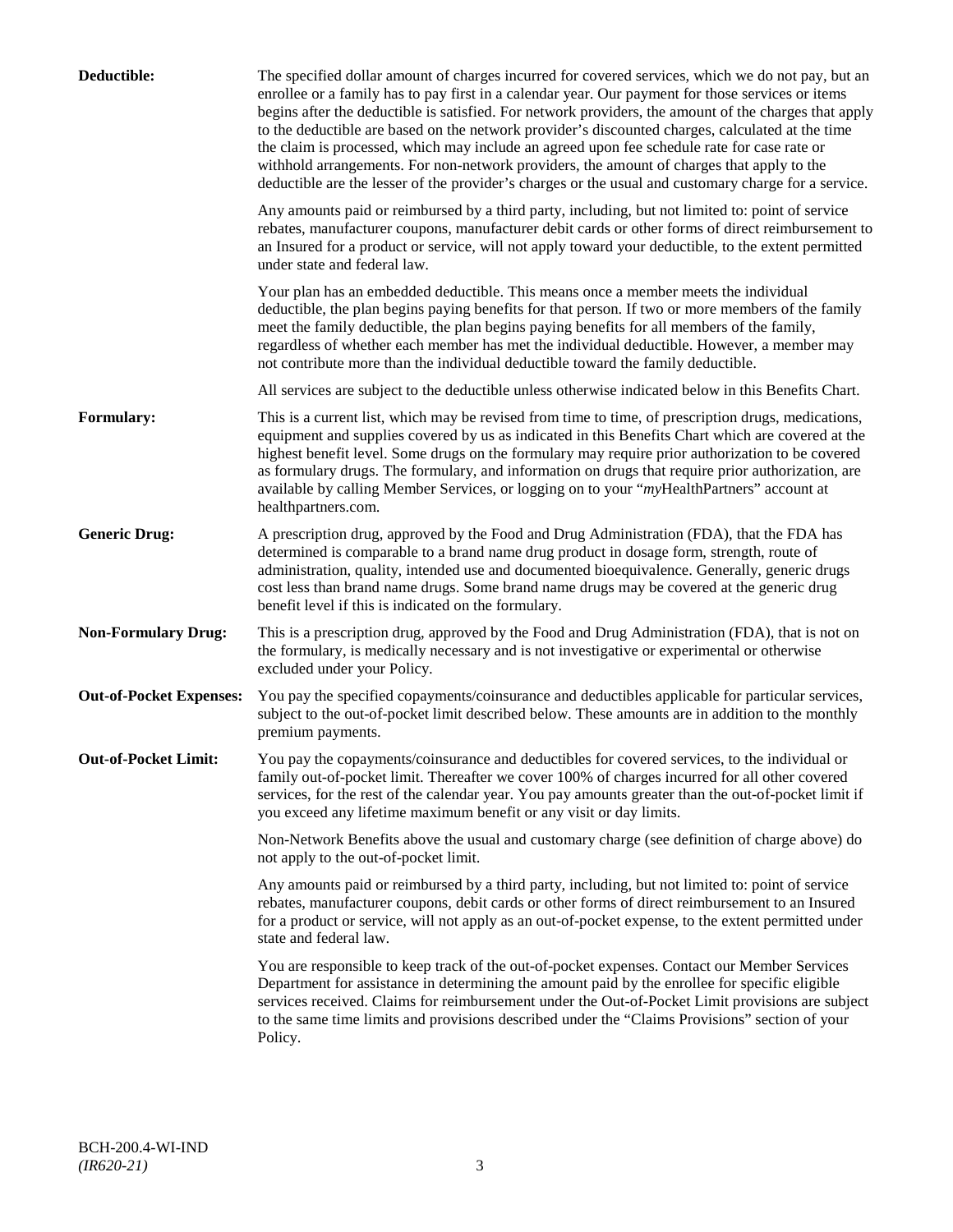**Specialty Drug List:** This is a current list, which may be revised from time to time, of prescription drugs, medications, equipment and supplies, which are typically bio-pharmaceuticals. The purpose of a specialty drug list is to facilitate enhanced monitoring of complex therapies used to treat specific conditions. Specialty drugs are covered by us as indicated in this Benefits Chart. The specialty drug list is available by calling Member Services, or logging on to your "*my*HealthPartners" account at [healthpartners.com.](http://www.healthpartners.com/) **virtuwell:** This is an online service that you may use to receive a diagnosis and treatment for certain routine conditions, such as a cold and flu, ear pain and sinus infections. You may access the virtuwell web

site a[t virtuwell.com.](http://www.virtuwell.com/)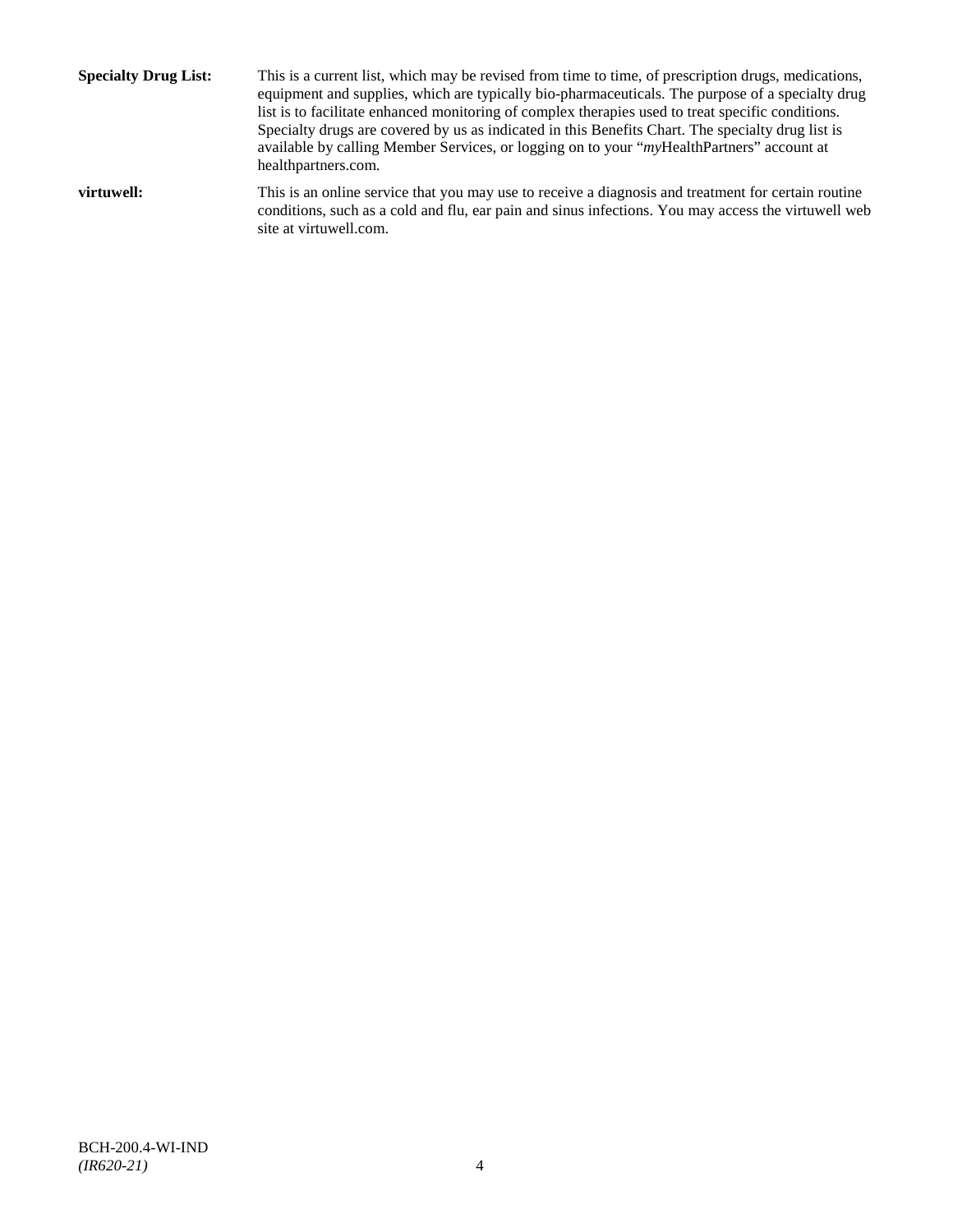# **DEDUCTIBLES AND OUT-OF-POCKET LIMITS**

### **Individual Calendar Year Deductible**

| <b>Network Benefits</b> | <b>Non-Network Benefits</b> |
|-------------------------|-----------------------------|
| \$1,050                 | \$20,000                    |

# **Family Calendar Year Deductible**

| <b>Network Benefits</b> | <b>Non-Network Benefits</b> |
|-------------------------|-----------------------------|
| \$2,100                 | \$40,000                    |

Your individual and family deductible amounts may be indexed to allow for changes under Federal rules.

Your plan has an embedded deductible. This means once a member meets the individual deductible, the plan begins paying benefits for that person. If two or more members of the family meet the family deductible, the plan begins paying benefits for all members of the family, regardless of whether each member has met the individual deductible. However, a member may not contribute more than the individual deductible toward the family deductible.

Separate deductibles must be satisfied under the Network Benefits and Non-Network Benefits.

Any amounts paid or reimbursed by a third party, including but not limited to: point of service rebates, manufacturer coupons, manufacturer debit cards or other forms of direct reimbursement to an Insured for a product or service, will not apply toward your deductible, to the extent permitted under state and federal law.

# **Individual Calendar Year Out-of-Pocket Limit**

| Network Benefits | <b>Non-Network Benefits</b> |
|------------------|-----------------------------|
| \$2,850          | None.                       |

### **Family Calendar Year Out-of-Pocket Limit**

| <b>Network Benefits</b> | <b>Non-Network Benefits</b> |
|-------------------------|-----------------------------|
| \$5,700                 | None.                       |

Your individual and family out-of-pocket amounts may be indexed to allow for changes under Federal rules.

Separate Out-of-Pocket Limits must be satisfied under Network Benefits and Non-Network Benefits.

Non-Network Benefits above the usual and customary charge will not apply to the individual or family Out-of-Pocket.

Any amounts paid or reimbursed by a third party, including but not limited to: point of service rebates, manufacturer coupons, manufacturer debit cards or other forms of direct reimbursement to an Insured for a product or service, will not apply as an outof-pocket expense, to the extent permitted under state and federal law.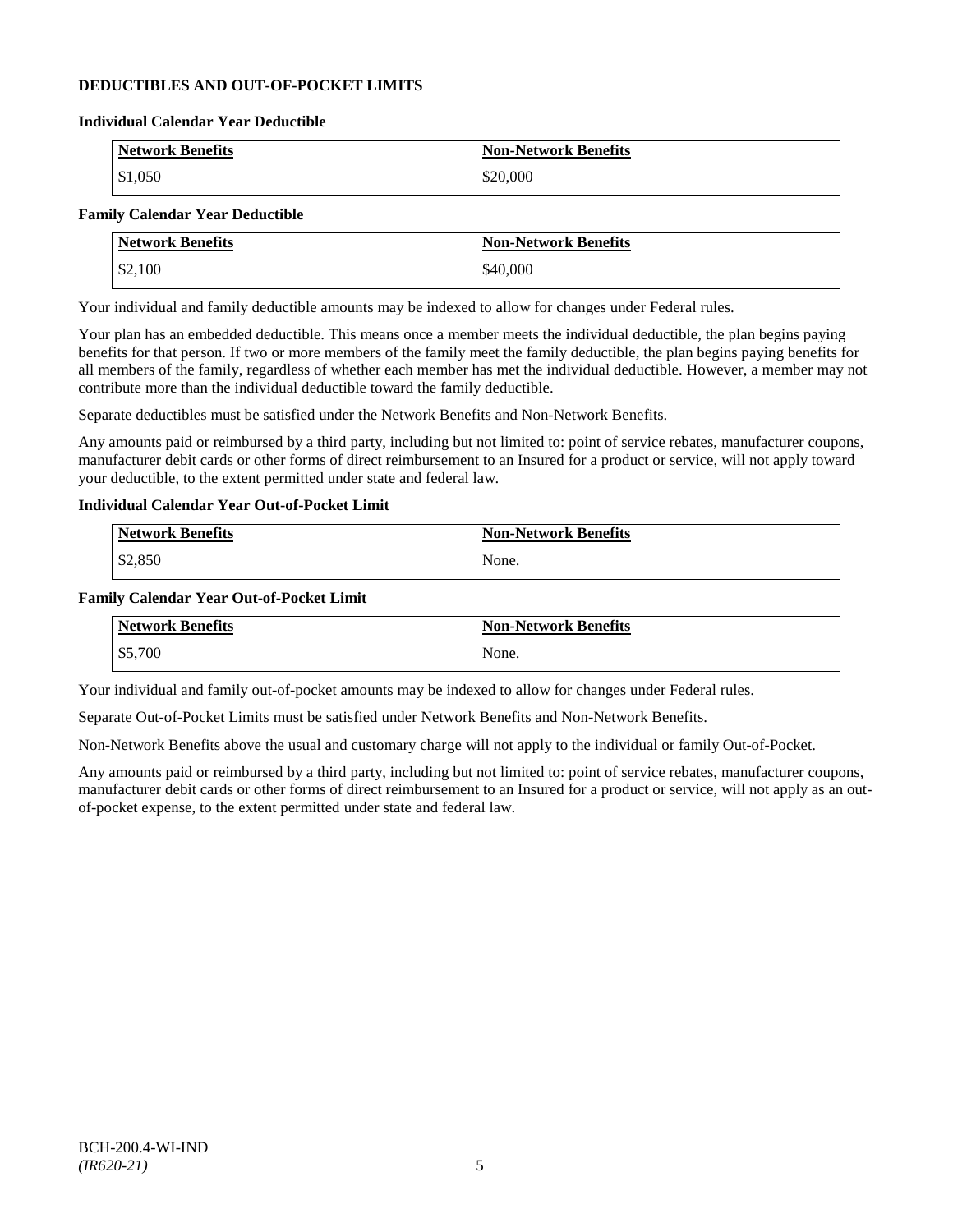# **AMBULANCE AND MEDICAL TRANSPORTATION**

# **Covered Services:**

We cover ambulance and medical transportation for medical emergencies and as shown below.

We also cover medically necessary, non-emergency transportation if it meets our medical coverage criteria.

Covered services are based on established medical policies, which are subject to periodic review and modification by the medical directors. These medical policies (medical coverage criteria) and applicable prior authorization requirements are available by calling Member Services, or logging on to your "*my*HealthPartners" account a[t healthpartners.com.](http://www.healthpartners.com/)

### **Ambulance and Medical Transportation (other than non-emergency fixed wing air ambulance transportation)**

| Network Benefits              | Non-Network Benefits  |
|-------------------------------|-----------------------|
| 195% of the charges incurred. | See Network Benefits. |

### **Non-Emergency Fixed Wing Air Ambulance Transportation**

| <b>Network Benefits</b>      | <b>Non-Network Benefits</b>  |
|------------------------------|------------------------------|
| 95% of the charges incurred. | 50% of the charges incurred. |

### **Not Covered:**

See "Services Not Covered" in your Policy.

# **AUTISM TREATMENT**

### **Covered Services:**

Your network provider will coordinate the prior authorization process for any autism treatment services. You may call Member Services at 952-967-7540 or toll-free at 1-888-360-0622 if you have any questions or concerns regarding the authorization process.

Please call Member Services at 952-967-7540 or toll-free at 1-888-360-0622 to request authorization for autism treatment services from a Non-Network provider.

We cover prior authorized evidence-based intensive-level and non-intensive-level treatment of autism spectrum disorders (autism disorder, Asperger's syndrome or pervasive development disorder not otherwise specified).

Covered services are based on established medical policies, which are subject to periodic review and modification by the medical directors. These medical policies (medical coverage criteria) are available by calling Member Services, or logging on to your "*my*HealthPartners" account at [healthpartners.com.](http://www.healthpartners.com/)

**Intensive-Level Services for children diagnosed with autism spectrum disorders.** Intensive-level services must begin on or after two years of age and end before nine years of age. Intensive-level services, on average, are services provided for more than 20 hours of treatment per week. (The average number of hours a week is calculated over a 6-month period.)

| <b>Network Benefits</b>                  | <b>Non-Network Benefits</b>              |
|------------------------------------------|------------------------------------------|
| 95% of the charges incurred.             | 50% of the charges incurred.             |
| Limited to 235 visits per calendar year. | Limited to 235 visits per calendar year. |

The maximum number of visits is combined for Network Benefits and Non-Network Benefits.

### **Intensive-Level Services Lifetime Maximum Benefit**

| <b>Network Benefits</b>                               | <b>Non-Network Benefits</b>                           |
|-------------------------------------------------------|-------------------------------------------------------|
| 4 years of cumulative services under this plan or any | 4 years of cumulative services under this plan or any |
| other plan.                                           | other plan.                                           |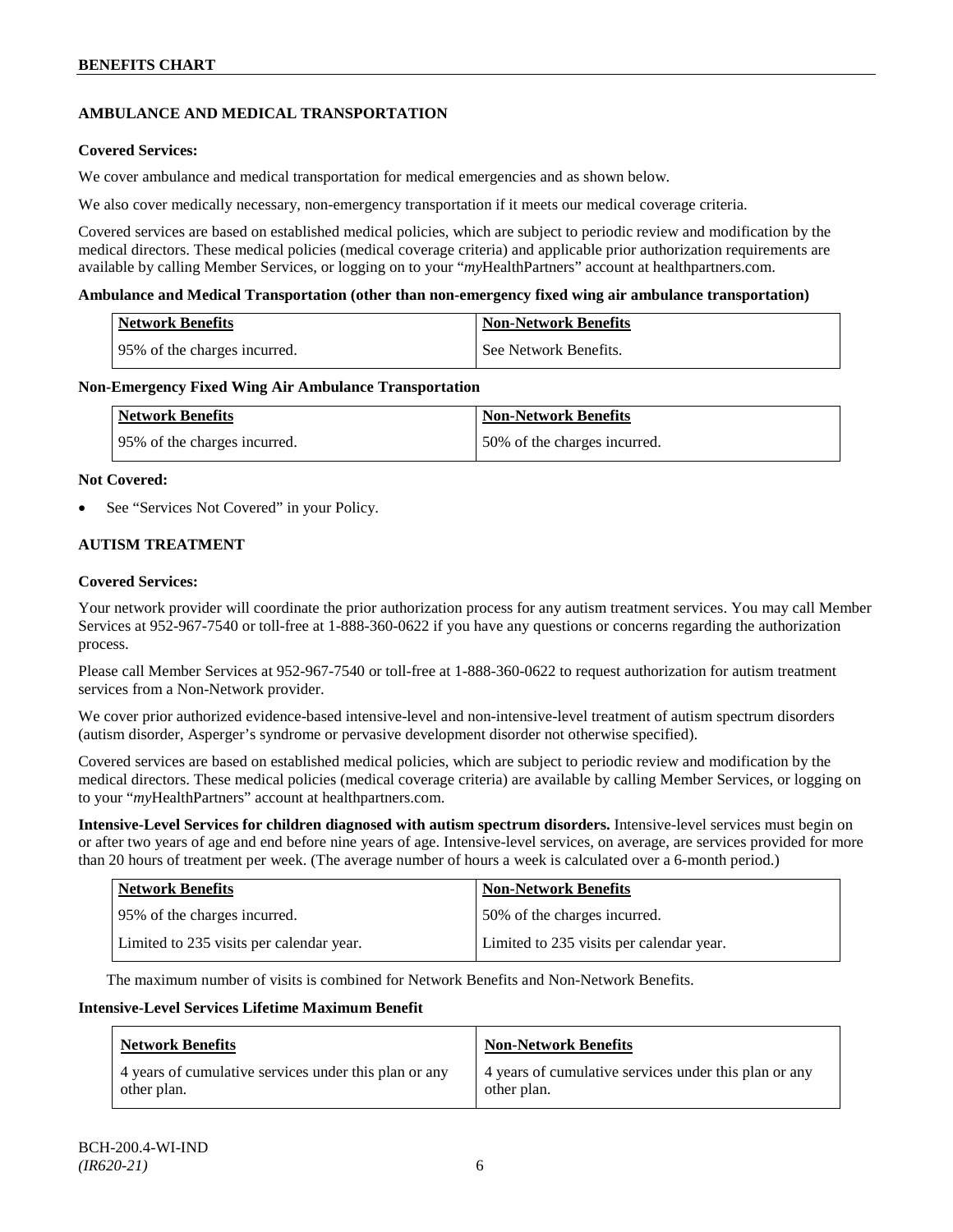# **Non-intensive-Level Services for Insureds diagnosed with autism spectrum disorders**

| <b>Network Benefits</b>                  | <b>Non-Network Benefits</b>              |
|------------------------------------------|------------------------------------------|
| 195% of the charges incurred.            | 150% of the charges incurred.            |
| Limited to 120 visits per calendar year. | Limited to 120 visits per calendar year. |

The maximum number of visits is combined for Network Benefits and Non-Network Benefits.

# **Not Covered:**

See "Services Not Covered" in your Policy.

# **BEHAVIORAL HEALTH SERVICES**

### **Covered Services:**

Covered services are based on established medical policies, which are subject to periodic review and modification by the medical directors. These medical policies (medical coverage criteria) are available by calling Member Services, or logging on to your "*my*HealthPartners" account at [healthpartners.com.](http://www.healthpartners.com/)

**Transitional Treatment Services.** These are services for the treatment of nervous or mental disorders, alcoholism or other drug abuse problems which are provided to an Insured in a less restrictive manner than are inpatient hospital services but in a more intensive manner than are outpatient services. Transitional treatment services are services offered by a provider, and certified by the Wisconsin Department of Health Services for each of the following (except the last bulleted item):

- Mental health services for covered adults in a day treatment program.
- Mental health services for covered children in a day hospital treatment program.
- Services for persons with chronic mental illness provided through a community support program.
- Residential treatment programs for alcohol and/or drug dependent covered persons.
- Alcohol and Other Drug Abuse (AODA) services in, a day treatment program.
- Services for persons who are experiencing a mental health crisis or who are in a situation likely to turn into a mental health crisis if support is not provided.
- Intensive outpatient programs for the treatment of psychoactive substance use disorders provided in accordance with the patient placement criteria of the American Society of Addiction Medicine.

# **Mental Health Services**

We cover services for mental health diagnoses as described in the Diagnostic and Statistical Manual of Mental Disorders – Fifth Edition (DSM 5) (most recent edition) that lead to significant disruption of function in your life.

We provide coverage for mental health treatment ordered by a Wisconsin court under a valid court order that is issued on the basis of a behavioral care evaluation performed by a licensed psychiatrist or doctoral level licensed psychologist, which includes a diagnosis and an individual treatment plan for care in the most appropriate, least restrictive environment. We must be given a copy of the court order and the behavioral care evaluation, and the service must be a covered benefit under your Policy, and the service must be provided by a network provider, or other provider as required by law.

**Outpatient Services:** We cover medically necessary outpatient professional mental health services for evaluation, crisis intervention, and treatment of mental health disorders.

A comprehensive diagnostic assessment will be made of each patient as the basis for a determination by a mental health professional, concerning the appropriate treatment and the extent of services required.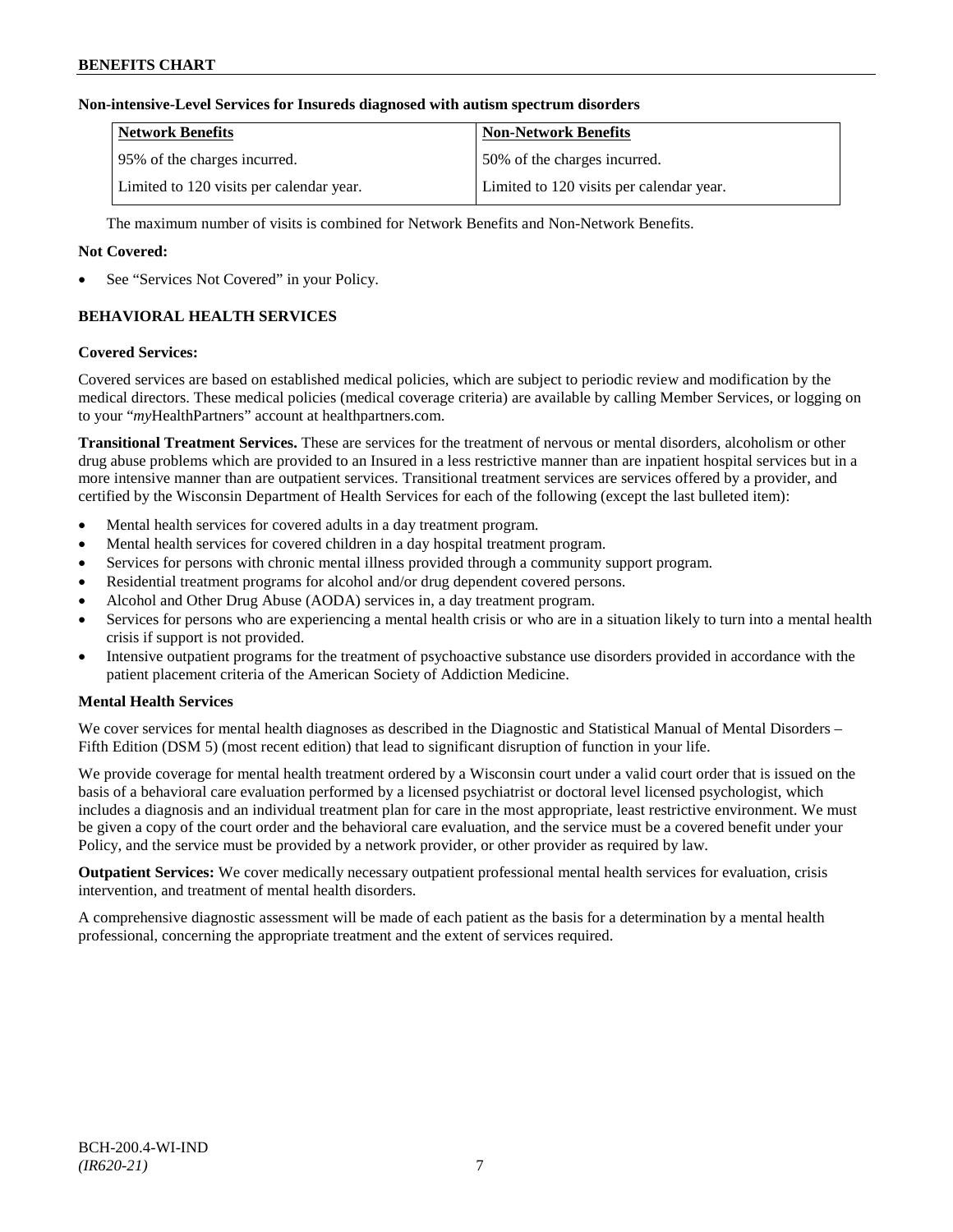Outpatient services we cover for a diagnosed mental health condition include the following:

- Individual, group, family and multi-family therapy;
- Medication management provided by a physician, certified nurse practitioner, or physician's assistant;
- Psychological testing services for the purposes of determining the differential diagnoses and treatment planning for patients currently receiving behavioral health services;
- Partial hospitalization services in a licensed hospital or community mental health center;
- Psychotherapy and nursing services provided in the home if authorized by us; and
- Treatment for gender dysphoria that meets medical coverage criteria.

| <b>Network Benefits</b>       | <b>Non-Network Benefits</b>  |
|-------------------------------|------------------------------|
| 195% of the charges incurred. | 50% of the charges incurred. |

### **Group Therapy**

| <b>Network Benefits</b>       | <b>Non-Network Benefits</b>  |
|-------------------------------|------------------------------|
| 195% of the charges incurred. | 50% of the charges incurred. |

**Inpatient Services:** We cover medically necessary inpatient services in a hospital or licensed residential treatment facility and professional services for treatment of mental health disorders. Medical stabilization is covered under inpatient hospital services in the "Hospital and Skilled Nursing Facility Services" section.

We cover residential care for the treatment of eating disorders in a licensed facility, as an alternative to inpatient care, when it is medically necessary and your physician obtains authorization from us.

| <b>Network Benefits</b>      | <b>Non-Network Benefits</b>  |
|------------------------------|------------------------------|
| 95% of the charges incurred. | 50% of the charges incurred. |

**Transitional Treatment Services:** We cover transitional treatment services described above for treatment of mental and nervous disorders**.**

| <b>Network Benefits</b>      | Non-Network Benefits          |
|------------------------------|-------------------------------|
| 95% of the charges incurred. | 150% of the charges incurred. |

# **Substance Abuse Treatment Services**

We cover medically necessary services for assessments by a licensed alcohol and drug counselor and treatment of Substance-Related Disorders as defined in the latest edition of the DSM 5.

**Outpatient Services:** We cover medically necessary outpatient professional services for diagnosis and treatment of alcoholism and other drug abuse problems. Chemical dependency treatment services must be provided by a program licensed by the local Department of Health Services.

Outpatient services we cover for a diagnosed substance abuse disorder include the following:

- Individual, group, family, and multi-family therapy provided in an office setting; and
- We cover opiate replacement therapy including methadone and buprenorphine treatment.

| <b>Network Benefits</b>       | <b>Non-Network Benefits</b>  |
|-------------------------------|------------------------------|
| 195% of the charges incurred. | 50% of the charges incurred. |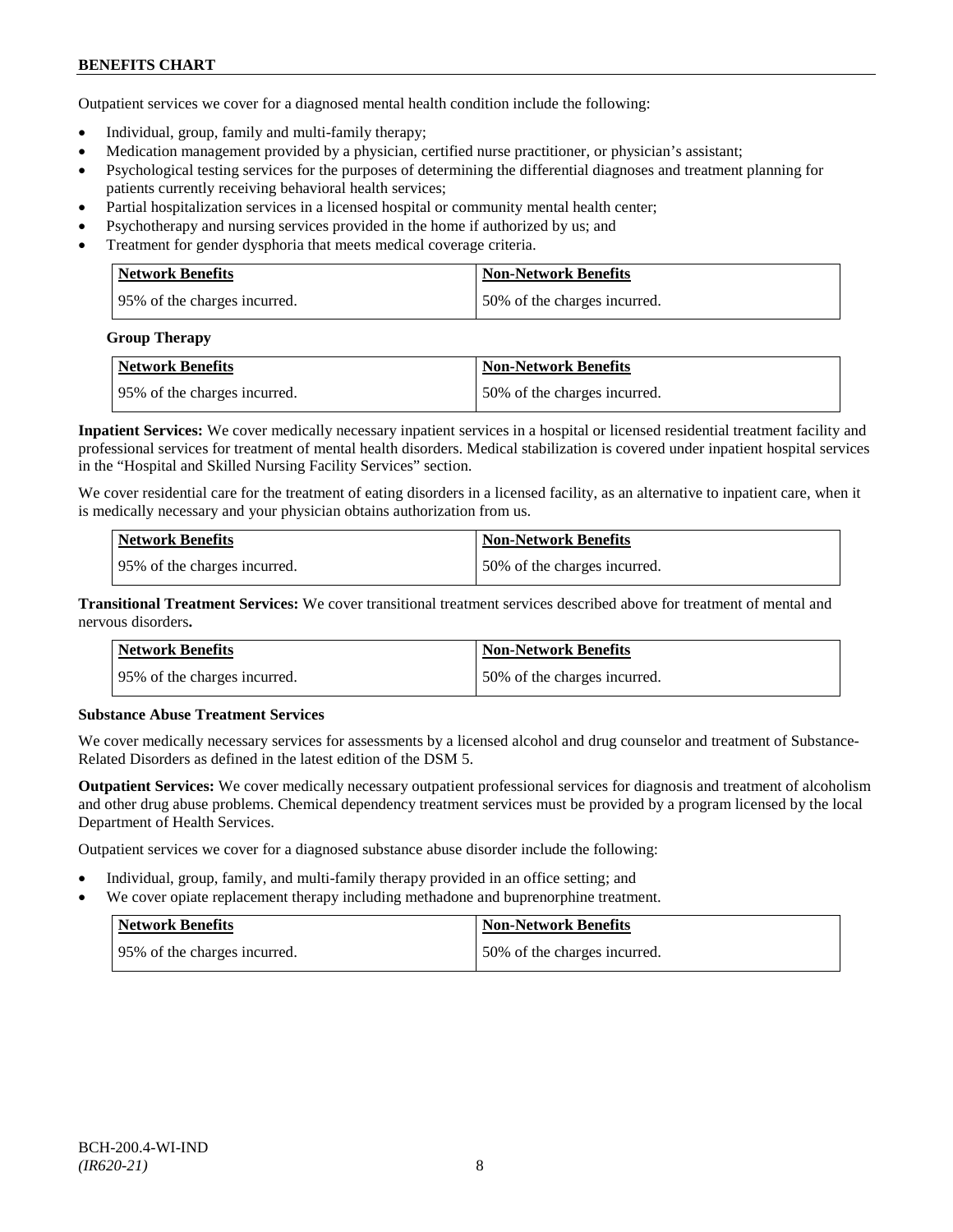**Inpatient Services:** We cover medically necessary inpatient services in a hospital or a licensed residential primary treatment center.

We cover services provided in a hospital that is licensed by the local state and accredited by Medicare.

Detoxification Services: We cover detoxification services in a hospital or community detoxification facility if it is licensed by the local Department of Health Services.

| Network Benefits             | <b>Non-Network Benefits</b>  |
|------------------------------|------------------------------|
| 95% of the charges incurred. | 50% of the charges incurred. |

**Transitional Treatment Services:** We cover transitional treatment services described above for treatment of alcoholism or other drug abuse problems.

| <b>Network Benefits</b>      | <b>Non-Network Benefits</b>  |
|------------------------------|------------------------------|
| 95% of the charges incurred. | 50% of the charges incurred. |

### **Additional Mental Health and Substance Abuse Benefits for a Dependent Child Who is a Student**

If a dependent child is a student in a school that is located in Wisconsin, but outside of our service area, we cover services as required under Wisconsin Statute 609.655.

| <b>Network Benefits</b>       | <b>Non-Network Benefits</b>  |
|-------------------------------|------------------------------|
| 195% of the charges incurred. | 50% of the charges incurred. |

#### **Not Covered:**

See "Services Not Covered" in your Policy.

### **CHIROPRACTIC SERVICES**

### **Covered Services:**

We cover chiropractic services for rehabilitative care. Chiropractic services are adjustments to any abnormal articulations of the human body, especially those of the spinal column, for the purpose of giving freedom of action to impinged nerves that may cause pain or deranged function.

Massage therapy which is performed in conjunction with other treatment/modalities by a chiropractor, is part of a prescribed treatment plan and is not billed separately is covered.

| <b>Network Benefits</b>      | <b>Non-Network Benefits</b>  |
|------------------------------|------------------------------|
| 95% of the charges incurred. | 50% of the charges incurred. |

- Massage therapy for the purpose of comfort or convenience of the Insured.
- See "Services Not Covered" in your Policy.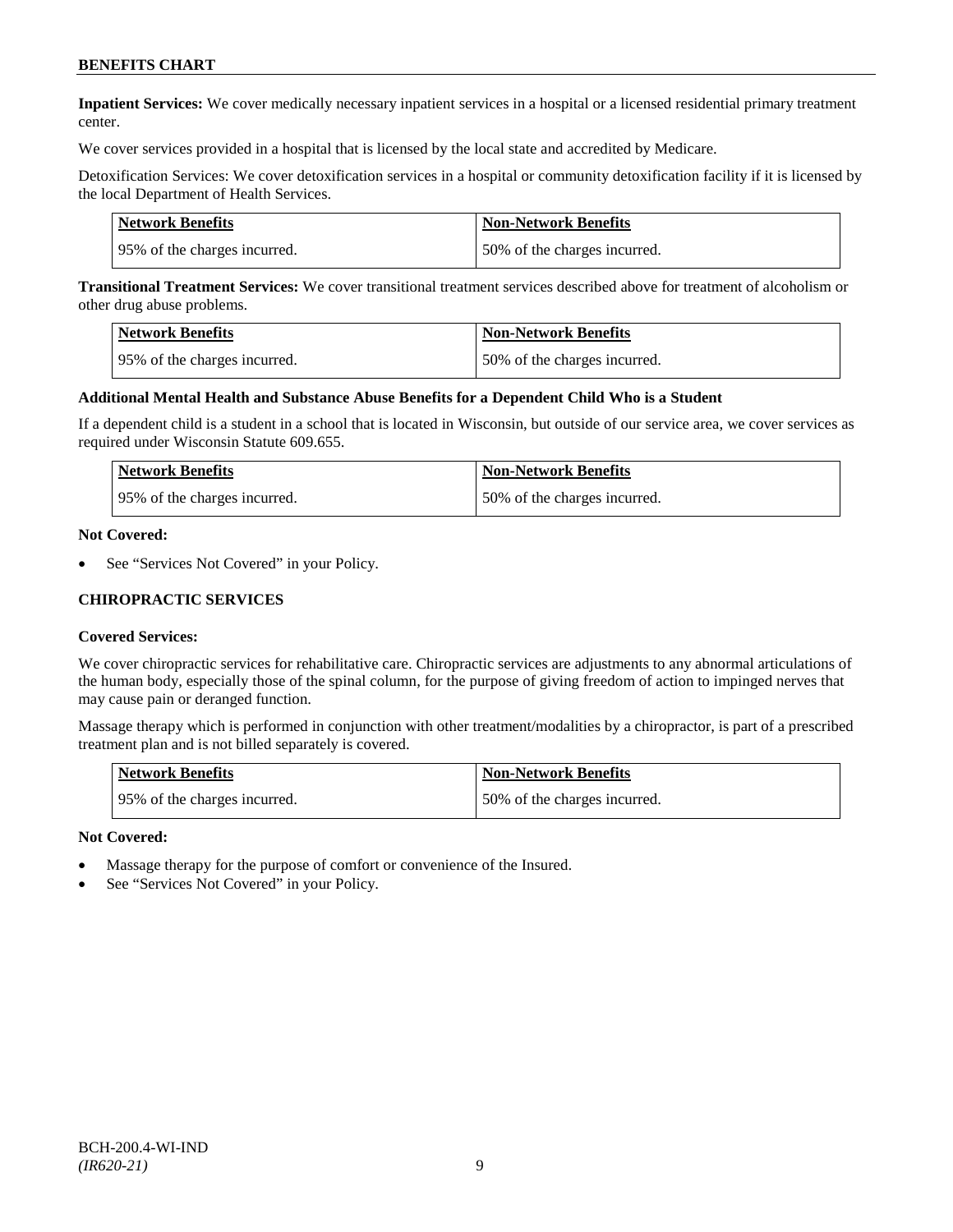# **CLINICAL TRIALS**

# **Covered Services:**

We cover certain routine services if you participate in a Phase I, Phase II, Phase III or Phase IV approved clinical trial that is conducted in relation to the prevention, detection, or treatment of cancer or other life-threatening disease or condition as defined in the Affordable Care Act. Approved clinical trials include (1) federally funded trials when the study or investigation is approved or funded by any of the federal agencies defined in the Public Health Services Act, section 2709 (d) (1) (A); (2) the study or investigation is conducted under an investigational new drug application reviewed by the Food and Drug Administration; and (3) the study or investigation is a drug trial that is exempt from having such an investigational new drug application. We cover routine patient costs for services that would be eligible under the Policy and this Benefits Chart if the service were provided outside of a clinical trial.

| <b>Network Benefits</b>                               | <b>Non-Network Benefits</b>                           |
|-------------------------------------------------------|-------------------------------------------------------|
| Coverage level is same as corresponding Network       | Coverage level is same as corresponding Non-Network   |
| Benefits, depending on type of service provided, such | Benefits, depending on type of service provided, such |
| as Office Visits for Illness or Injury, Inpatient or  | as Office Visits for Illness or Injury, Inpatient or  |
| <b>Outpatient Hospital Services.</b>                  | <b>Outpatient Hospital Services.</b>                  |

### **Not Covered:**

- The investigative or experimental item, device or service itself.
- Items or services that are provided solely to satisfy data collection and analysis needs and that are not used in the direct clinical management of the patient.
- A service that is clearly inconsistent with widely accepted and established standards of care for a particular diagnosis.
- See "Services Not Covered" in your Policy.

# **DENTAL SERVICES**

### **Covered Services:**

We cover services as described below.

**Accidental Dental Services:** We cover services dentally necessary to treat and restore damage done to sound, natural, unrestored teeth as a result of an accidental injury. Coverage is for damage caused by external trauma to face and mouth only, not for cracked or broken teeth, which result from biting or chewing. We cover restorations, root canals, crowns and replacement of teeth lost that are directly related to the accident in which the Insured was involved. We cover initial exams, xrays and palliative treatment including extractions, and other oral surgical procedures directly related to the accident. Subsequent treatment must be initiated within the Policy's time-frame and must be directly related to the accident. We do not cover restoration and replacement of teeth that are not "sound and natural" at the time of the accident.

Full mouth rehabilitation to correct occlusion (bite) and malocclusion (misaligned teeth not due to the accident) are not covered.

When an implant-supported dental prosthetic treatment is pursued, benefits are limited to the amount that would be paid toward the placement of a removable dental prosthetic appliance that could be used in the absence of implant treatment.

| Network Benefits             | <b>Non-Network Benefits</b> |
|------------------------------|-----------------------------|
| 95% of the charges incurred. | No coverage.                |

For all accidental dental services, treatment and/or restoration must be initiated within six months of the date of the injury. Coverage is limited to the initial course of treatment and/or initial restoration. Services must be provided within twentyfour months of the date of injury to be covered.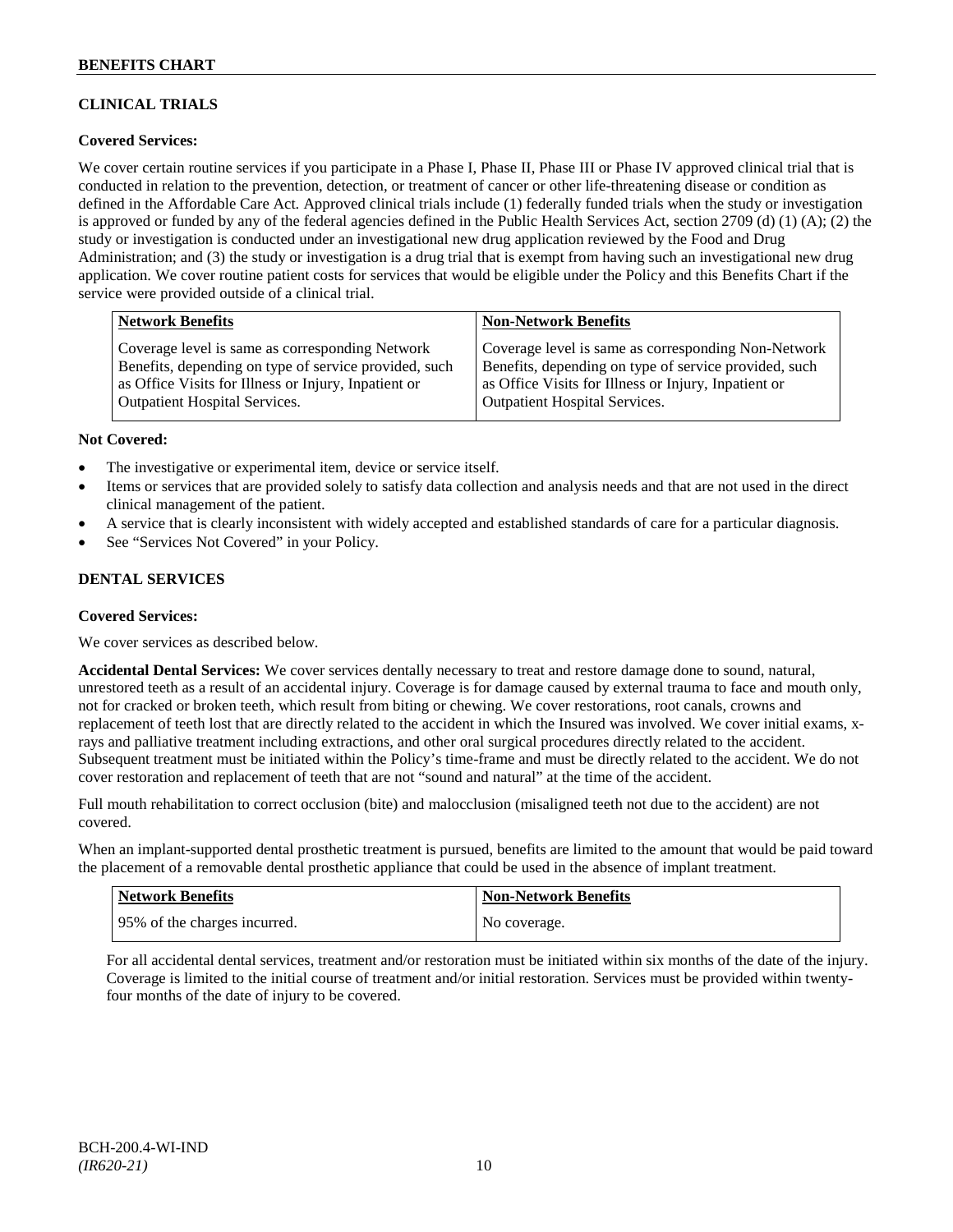### **Medical Referral Dental Services**

**Medically Necessary Outpatient Dental Services:** We cover medically necessary outpatient dental services. Coverage is limited to dental services required for treatment of an underlying medical condition, e.g., removal of teeth to complete radiation treatment for cancer of the jaw, cysts and lesions.

| <b>Network Benefits</b>      | Non-Network Benefits         |
|------------------------------|------------------------------|
| 95% of the charges incurred. | 50% of the charges incurred. |

**Medically Necessary Hospitalization and Anesthesia for Dental Care:** We cover medically necessary hospitalization and anesthesia for dental care. This is limited to charges incurred by an Insured who: (1) is a child under age 5; (2) is severely disabled; (3) has a medical condition, and requires hospitalization or general anesthesia for dental care treatment; or (4) is a child between ages 5 and 12 and care in dental offices has been attempted unsuccessfully and usual methods of behavior modification have not been successful, or when extensive amounts of restorative care, exceeding 4 appointments, are required.

Coverage is limited to facility and anesthesia charges. Oral surgeon/dentist professional fees are not covered. The following are examples, though not all-inclusive, of medical conditions which may require hospitalization for dental services: severe asthma, severe airway obstruction or hemophilia. Hospitalization required due to the behavior of the Insured or due to the extent of the dental procedure is not covered.

| Network Benefits              | <b>Non-Network Benefits</b>  |
|-------------------------------|------------------------------|
| 195% of the charges incurred. | 50% of the charges incurred. |

**Medical Complications of Dental Care:** We cover medical complications of dental care. Treatment must be medically necessary care and related to medical complications of non-covered dental care, including complications of the head, neck, or substructures.

| Network Benefits             | <b>Non-Network Benefits</b>  |
|------------------------------|------------------------------|
| 95% of the charges incurred. | 50% of the charges incurred. |

**Oral Surgery:** We cover oral surgery. Coverage is limited to treatment of medical conditions requiring oral surgery, such as treatment of oral neoplasm, non-dental cysts, fracture of the jaw, trauma of the mouth and jaw, and any other oral surgery procedures provided as medically necessary dental services.

| Network Benefits              | <b>Non-Network Benefits</b>  |
|-------------------------------|------------------------------|
| 195% of the charges incurred. | 50% of the charges incurred. |

**Treatment of Cleft Lip and Cleft Palate:** We cover treatment of cleft lip and cleft palate of a dependent child, including orthodontic treatment and oral surgery directly related to the cleft. Dental services which are not required for the treatment of cleft lip or cleft palate are not covered. If a dependent child covered under your Policy is also covered under a dental plan which includes orthodontic services, that dental plan shall be considered primary for the necessary orthodontic services. Oral appliances are subject to the same copayment, conditions and limitations as durable medical equipment.

| <b>Network Benefits</b>                               | <b>Non-Network Benefits</b>                           |
|-------------------------------------------------------|-------------------------------------------------------|
| Coverage level is same as corresponding Network       | Coverage level is same as corresponding Non-Network   |
| Benefits, depending on type of service provided, such | Benefits, depending on type of service provided, such |
| as Office Visits for Illness or Injury, Inpatient or  | as Office Visits for Illness or Injury, Inpatient or  |
| <b>Outpatient Hospital Services.</b>                  | <b>Outpatient Hospital Services.</b>                  |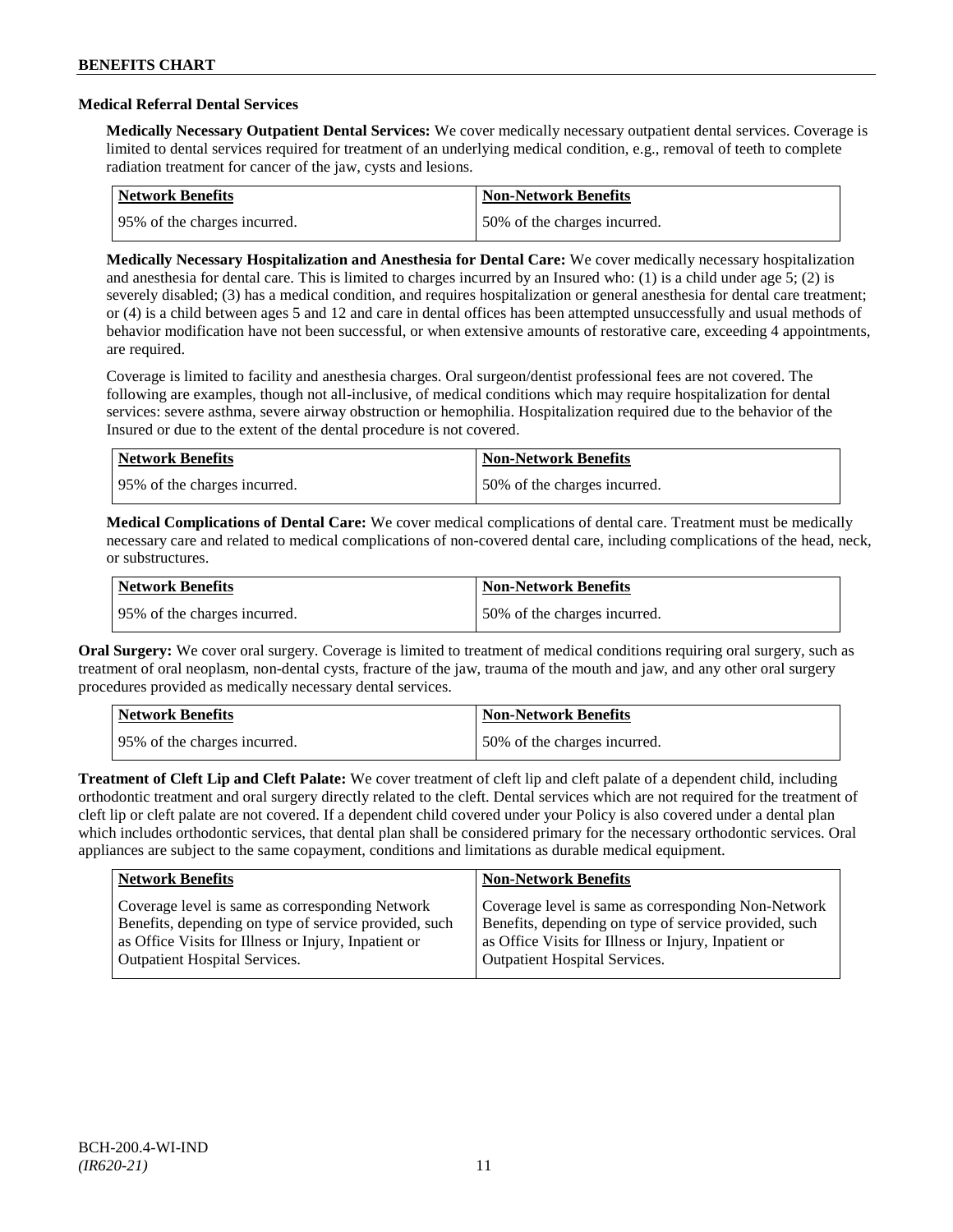**Treatment of Temporomandibular Disorder (TMD) and Craniomandibular Disorder (CMD):** We cover diagnostic procedures, surgical treatment and non-surgical treatment (including intraoral splint therapy devices) for temporomandibular disorder (TMD) and craniomandibular disorder (CMD), which is medically necessary care. Dental services which are not required to directly treat TMD or CMD are not covered.

| <b>Network Benefits</b>      | <b>Non-Network Benefits</b>  |
|------------------------------|------------------------------|
| 95% of the charges incurred. | 50% of the charges incurred. |

### **Not Covered:**

- Dental treatment, procedures or services not listed in this Benefits Chart.
- Accident-related dental services if treatment is: (1) provided to teeth which are not sound and natural; (2) to teeth which have been restored; (3) initiated beyond six months from the date of the injury; (4) received beyond the initial treatment or restoration; or (5) received beyond twenty-four months from the date of injury.
- Accident-related dental services by a Non-Network provider.
- Oral surgery to remove wisdom teeth.
- Orthognathic treatment or procedures and all related services.
- See "Services Not Covered" in your Policy.

# **DIAGNOSTIC IMAGING SERVICES**

### **Covered Services:**

We cover diagnostic imaging, when ordered by a provider and provided in a clinic or outpatient hospital facility.

For Network Benefits, non-emergent, scheduled outpatient Magnetic Resonance Imaging (MRI) and Computed Tomography (CT) must be provided at a designated facility. Your physician or facility will obtain or verify prior authorization for these services, as needed.

We cover services provided in a clinic or outpatient hospital facility. To see the benefit level for inpatient hospital or skilled nursing facility services, see benefits under Inpatient Hospital and Skilled Nursing Facility Services.

### **Outpatient Magnetic Resonance Imaging (MRI) and Computed Tomography (CT)**

| <b>Network Benefits</b>       | <b>Non-Network Benefits</b>  |
|-------------------------------|------------------------------|
| 195% of the charges incurred. | 50% of the charges incurred. |

### **All Other Outpatient Diagnostic Imaging Services**

### **Services for Illness or Injury**

| Network Benefits              | <b>Non-Network Benefits</b>  |
|-------------------------------|------------------------------|
| 195% of the charges incurred. | 50% of the charges incurred. |

#### **Preventive Services (MRI/CT procedures are not considered preventive)**

Diagnostic imaging services associated with preventive services are covered at the benefit level shown in the "Preventive Services" section of this Benefits Chart.

### **Not Covered:**

See "Services Not Covered" in your Policy.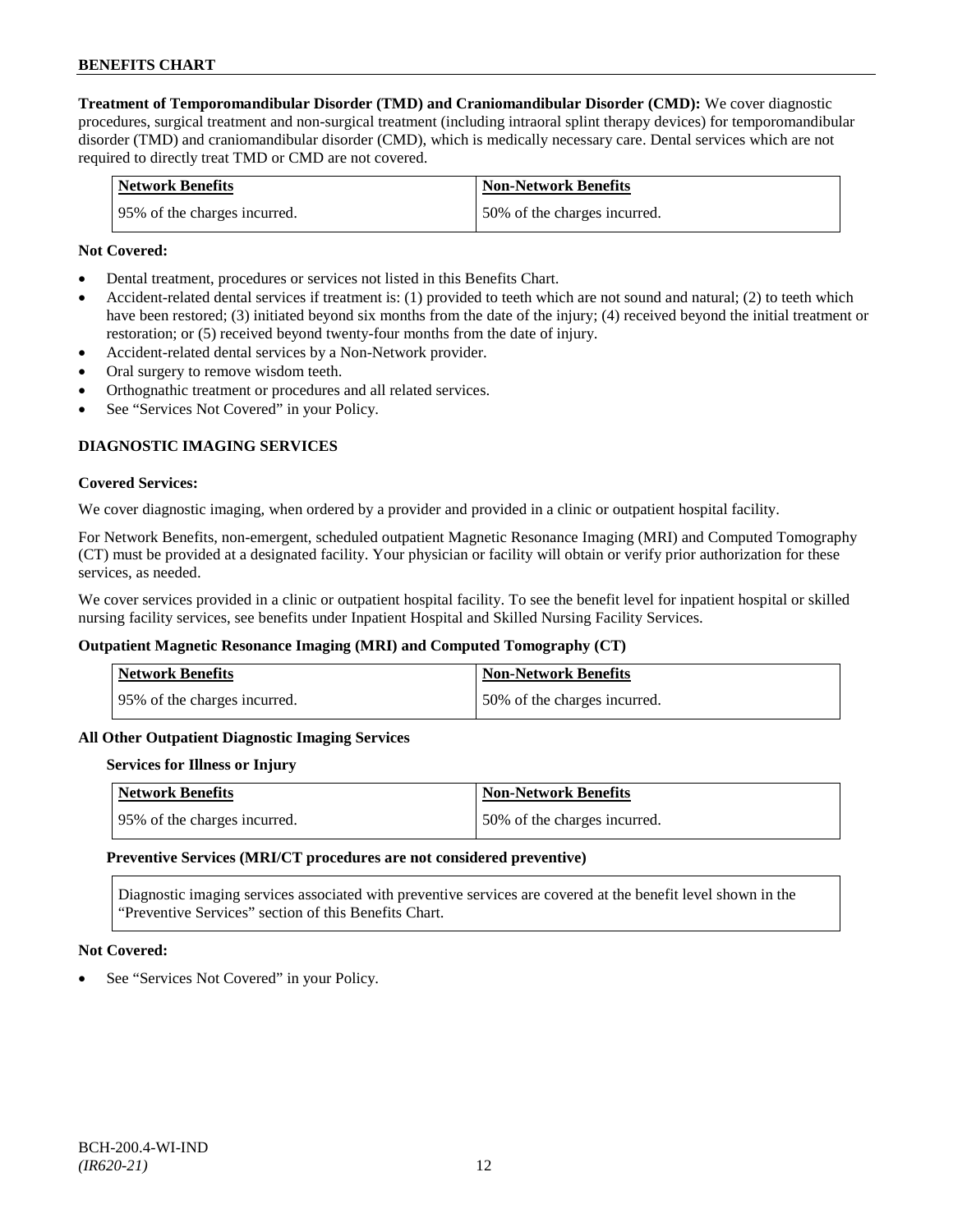# **DURABLE MEDICAL EQUIPMENT, PROSTHETICS, ORTHOTICS AND SUPPLIES**

### **Covered Services:**

We cover equipment and services, as described below.

We cover durable medical equipment and services, prosthetics, orthotics, and supplies, subject to the limitations below, including certain disposable supplies, enteral feedings and the following diabetic supplies and equipment: glucose monitors, insulin pumps limited to the purchase of one pump per year, syringes, blood and urine test strips and other diabetic supplies as deemed medically appropriate and necessary, for Insureds with gestational, Type I or Type II diabetes.

We cover external hearing aids, cochlear implants, and related treatment prescribed by a physician or by a licensed audiologist for Insureds under 18 years of age who have hearing loss.

We also cover basic hearing aids for Insureds age 18 or older for the correction of a hearing impairment.

Osseointegrated or bone-anchored hearing aids are only covered for Insureds who have hearing loss that is not correctable by any other procedure.

Hearing aids are limited to one basic, standard hearing aid for each ear every three years.

A basic hearing aid is defined as a hearing device that consists of a microphone, amplifier, volume control, battery and receiver. It does not include upgrades above and beyond the functionality of a basic hearing aid, including, but not limited to, hearing improvements for group settings, background noise, Bluetooth/remote control functionality, or extended warranties. Charges for upgrades above the cost of a basic, standard hearing aid are not covered.

| <b>Network Benefits</b>      | <b>Non-Network Benefits</b>  |
|------------------------------|------------------------------|
| 95% of the charges incurred. | 50% of the charges incurred. |

### **Special Dietary Treatment for Phenylketonuria (PKU) if it meets our medical coverage criteria**

| <b>Network Benefits</b>      | <b>Non-Network Benefits</b>  |
|------------------------------|------------------------------|
| 95% of the charges incurred. | 50% of the charges incurred. |

### **Oral Amino Acid Based Elemental Formula if it meets our medical coverage criteria**

| <b>Network Benefits</b>       | <b>Non-Network Benefits</b>  |
|-------------------------------|------------------------------|
| 195% of the charges incurred. | 50% of the charges incurred. |

# **Limitations:**

Coverage of durable medical equipment is limited by the following.

- No more than a 90-day supply of diabetic supplies are covered and dispensed at a time.
- Payment will not exceed the cost of an alternate piece of equipment or service that is effective and medically necessary.
- For prosthetic benefits, other than oral appliances for cleft lip and cleft palate, payment will not exceed the cost of an alternate piece of equipment or service that is effective, medically necessary and enables Insureds to conduct standard activities of daily living.
- We reserve the right to determine if an item will be approved for rental vs. purchase.
- We require that certain diabetic supplies and equipment be purchased at a pharmacy.
- Diabetic supplies and equipment are limited to certain models and brands.
- Durable medical equipment and supplies must be obtained from or repaired by approved vendors.
- Covered services and supplies are based on established medical policies which are subject to periodic review and modification by the medical directors. Our medical policy for diabetic supplies includes information on our required models and brands. These medical policies (medical coverage criteria) are available by calling Member Services, or logging on to your "*my*HealthPartners" account at [healthpartners.com.](http://www.healthpartners.com/)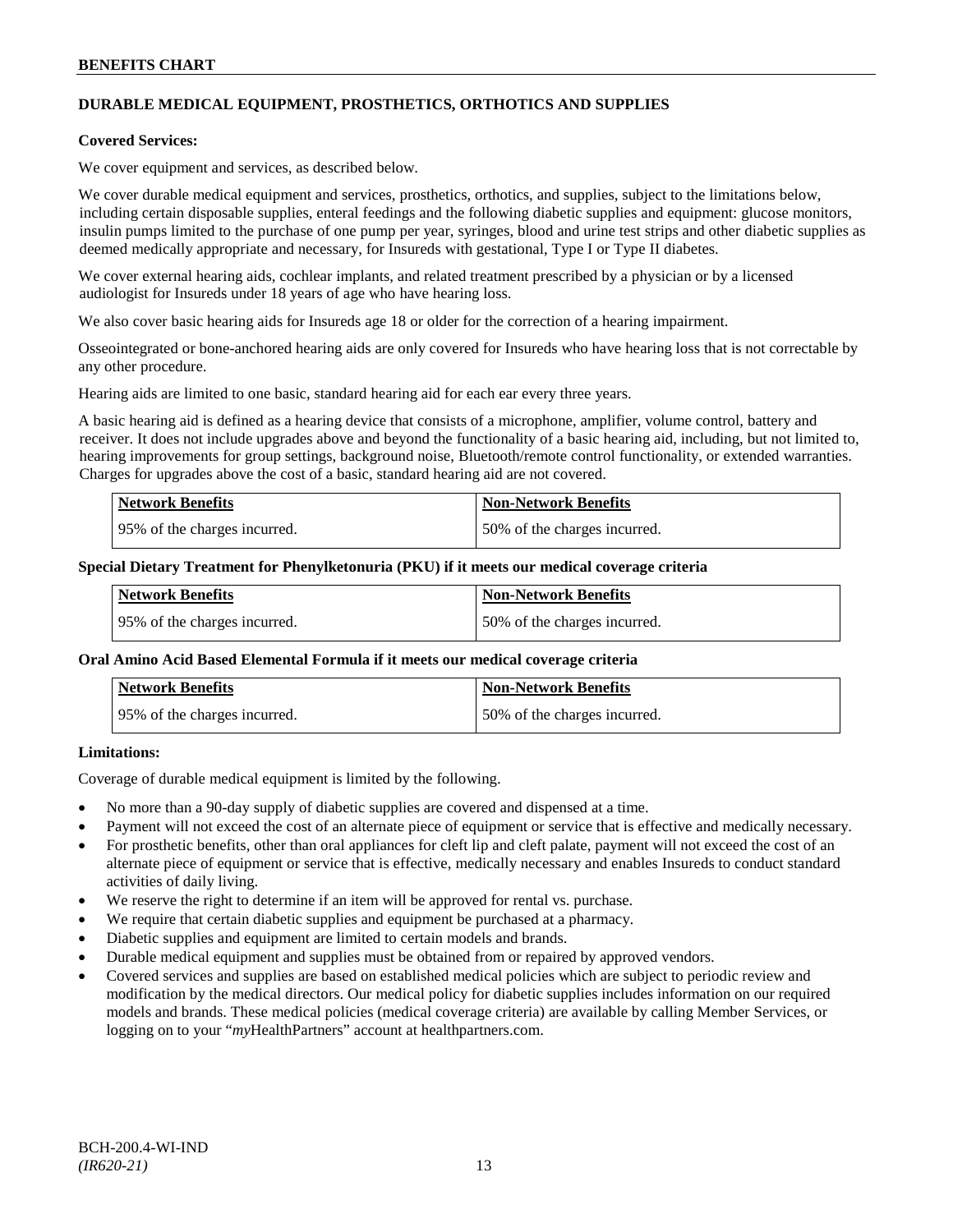# **Not Covered:**

Items which are not eligible for coverage include, but are not limited to:

- Replacement or repair of any covered items, if the items are (i) damaged or destroyed by misuse, abuse or carelessness, (ii) lost: or (iii) stolen.
- Duplicate or similar items.
- Labor and related charges for repair of any covered items which are more than the cost of replacement by an approved vendor.
- Sales tax, mailing, delivery charges, service call charges.
- Items which are primarily educational in nature or for hygiene, vocation, comfort, convenience or recreation.
- Communication aids or devices: equipment to create, replace or augment communication abilities including, but not limited to, speech processors, receivers, communication boards, or computer or electronic assisted communication.
- Implantable and osseointegrated or bone-anchored hearing aids and their fitting, except as specifically described in this Benefits Chart. This exclusion does not apply to cochlear implants.
- Eyeglasses, contact lenses and their fitting, measurement and adjustment, except as specifically described in this Benefits Chart.
- Hair prostheses (wigs).
- Household equipment which primarily has customary uses other than medical, such as, but not limited to, exercise cycles, air purifiers, central or unit air conditioners, water purifiers, non-allergenic pillows, mattresses or waterbeds.
- Household fixtures including, but not limited to, escalators or elevators, ramps, swimming pools and saunas.
- Modifications to the structure of the home including, but not limited to, wiring, plumbing or charges for installation of equipment.
- Vehicle, car or van modifications including, but not limited to, hand brakes, hydraulic lifts and car carrier.
- Rental equipment while owned equipment is being repaired by non-contracted vendors, beyond one month rental of medically necessary equipment.
- Other equipment and supplies, including, but not limited to assistive devices, that we determine are not eligible for coverage.
- See "Services Not Covered" in your Policy.

# **EMERGENCY AND URGENTLY NEEDED CARE SERVICES**

# **Covered Services:**

We cover services for emergency care and urgently needed care if the services are otherwise eligible for coverage under your Policy.

**Urgently Needed Care.** These are services to treat an unforeseen illness or injury that:

- are required in order to prevent a serious deterioration in your health, and
- cannot be delayed until the next available clinic or office hours.

| Network Benefits              | <b>Non-Network Benefits</b>  |
|-------------------------------|------------------------------|
| 195% of the charges incurred. | 50% of the charges incurred. |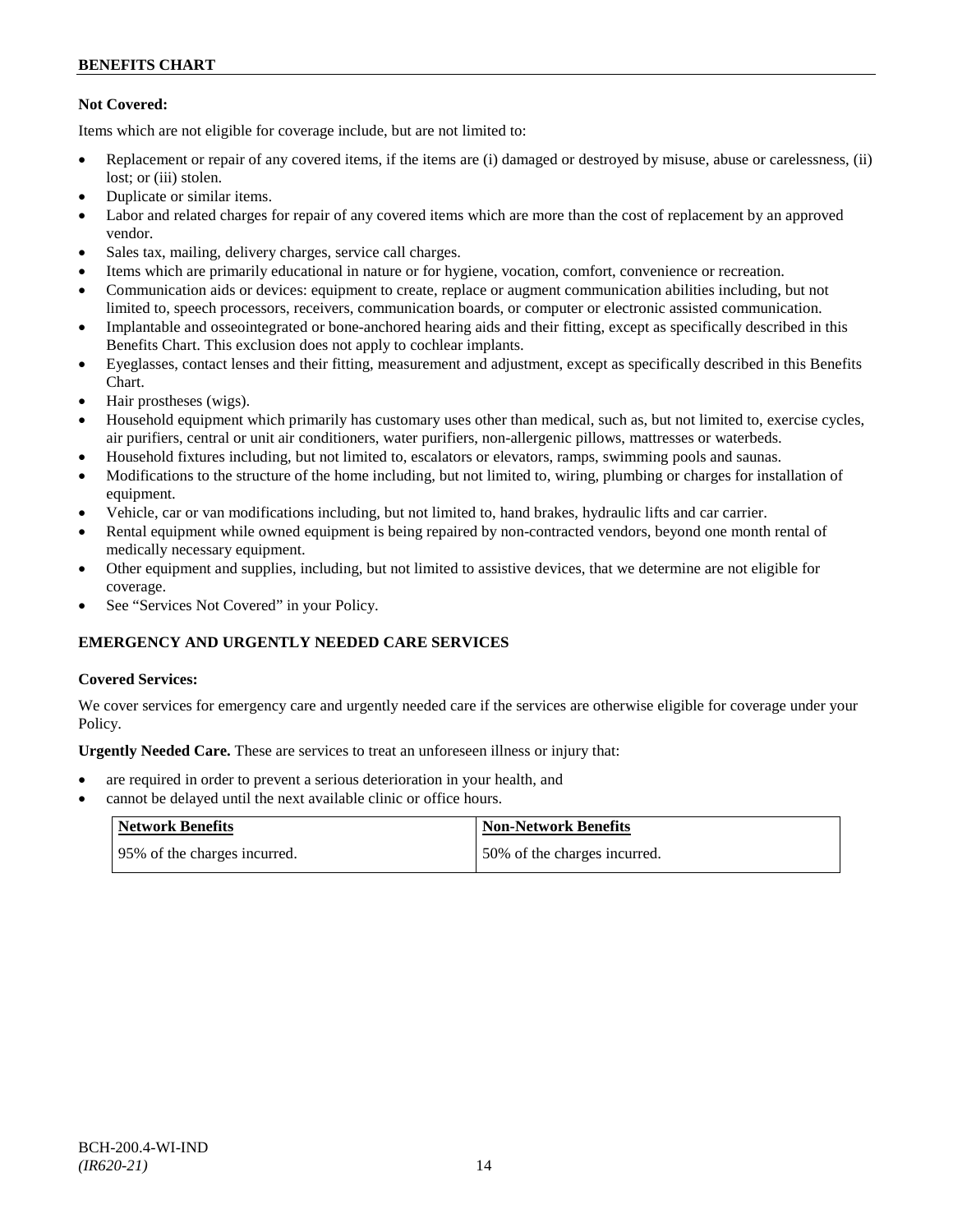# **First Three Visits**

| If any of the first three visits are urgent care visits or<br>office visits, they are covered at 100%, subject to a<br>copayment of \$30 per visit, not subject to the<br>deductible.                                            |
|----------------------------------------------------------------------------------------------------------------------------------------------------------------------------------------------------------------------------------|
| If any of the first three visits are convenience clinic<br>visits, telephone visits or e-visits (other than virtuwell),<br>they are covered at 100%, subject to a copayment of<br>\$15 per visit, not subject to the deductible. |
| Then services will be covered at the deductible and<br>coinsurance and/or copayment indicated for urgent care<br>visits, office visits, convenience clinic visits, telephone<br>visits and e-visits (other than virtuwell).      |
| Physician services are included; however, charges for<br>office procedures, laboratory, radiology and other<br>ancillary services are not included and will be subject<br>to the deductible and coinsurance and/or copayment.    |

**Emergency Care.** These are services to treat:

- the sudden, unexpected onset of illness or injury which, if left untreated or unattended until the next available clinic or office hours, would result in hospitalization, or
- a condition requiring professional health services immediately necessary to preserve life or stabilize health.

When reviewing claims for coverage of emergency services, our medical director will take into consideration a reasonable layperson's belief that the circumstances required immediate medical care that could not wait until the next working day or next available clinic appointment.

# **Emergency Care in a Hospital Emergency Room, including Professional Services of a Physician**

| Network Benefits             | <b>Non-Network Benefits</b> |
|------------------------------|-----------------------------|
| 95% of the charges incurred. | See Network Benefits.       |

# **Inpatient Emergency Care in a Hospital**

| <b>Network Benefits</b>      | Non-Network Benefits  |
|------------------------------|-----------------------|
| 95% of the charges incurred. | See Network Benefits. |

### **Not Covered:**

• See "Services Not Covered" in your Policy.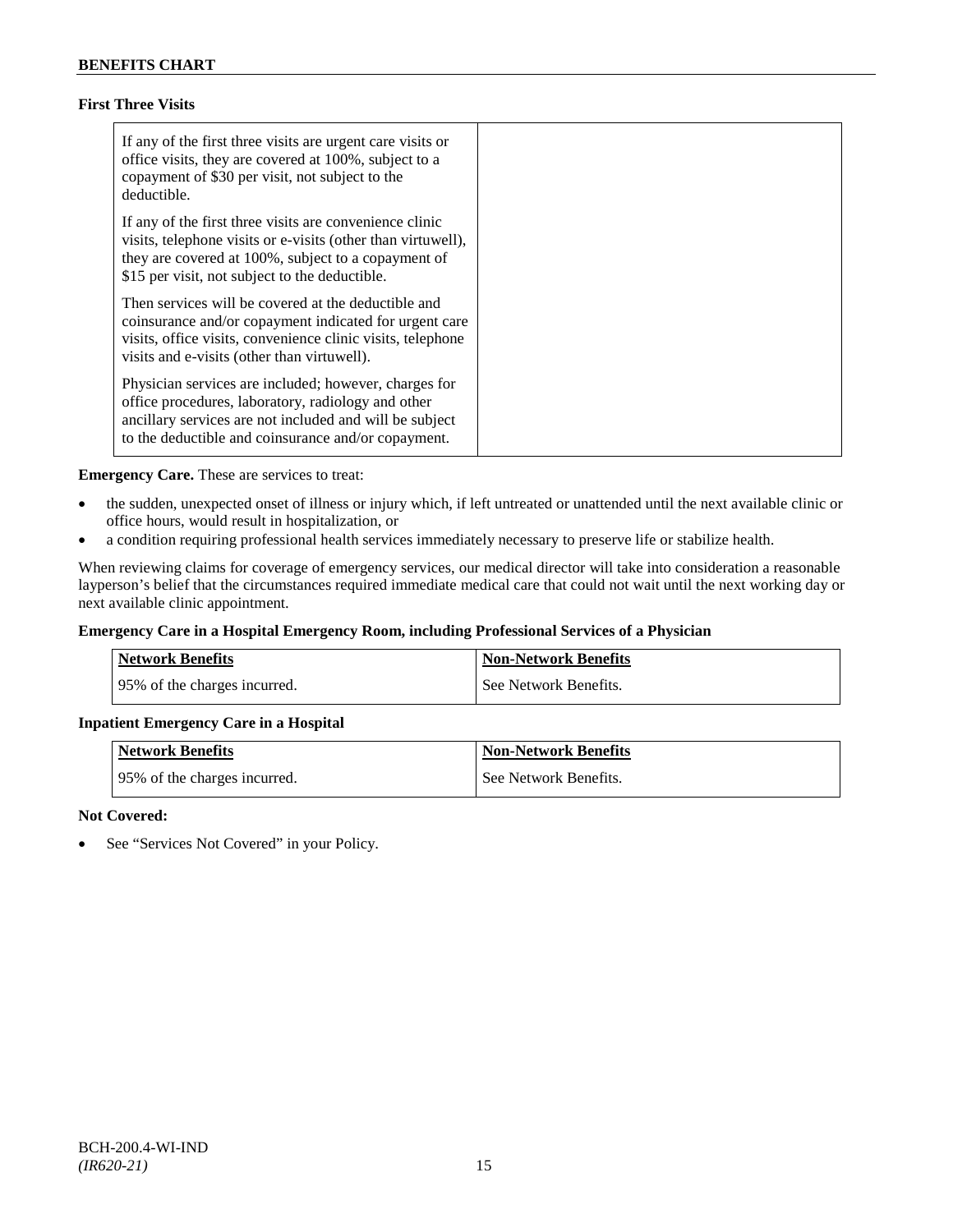# **GENE THERAPY**

# **Covered Services:**

We cover gene therapy treatment that meets our current medical coverage criteria.

| <b>Network Benefits</b>                                                                                                                                                                                 | <b>Non-Network Benefits</b> |
|---------------------------------------------------------------------------------------------------------------------------------------------------------------------------------------------------------|-----------------------------|
| Coverage level is same as corresponding Network<br>Benefit, depending on type of service provided, such as<br>Office Visits for Illness or Injury, Inpatient or<br><b>Outpatient Hospital Services.</b> | No coverage.                |

### **Limitations:**

- Gene therapy must be provided by a designated provider.
- Specific types of gene therapy are limited to therapies and conditions specified in our medical coverage criteria.

# **Not Covered:**

• See "Services Not Covered" in your Policy.

# **HEALTH EDUCATION**

### **Covered Services:**

We cover education for preventive services and education for the management of chronic health problems (such as diabetes).

| <b>Network Benefits</b>                                     | <b>Non-Network Benefits</b>  |
|-------------------------------------------------------------|------------------------------|
| 100% of the charges incurred.<br>Deductible does not apply. | 50% of the charges incurred. |

# **Not Covered:**

See "Services Not Covered" in your Policy.

# **HOME-BASED HEALTH ASSESSMENT PROGRAM**

# **Covered Services:**

If you meet our criteria for coverage, you may qualify for our home-based comprehensive health risk assessment program. The program covers a health assessment with a designated nurse practitioner.

| <b>Network Benefits</b>                                     | <b>Non-Network Benefits</b> |
|-------------------------------------------------------------|-----------------------------|
| 100% of the charges incurred.<br>Deductible does not apply. | No coverage.                |

# **Not Covered:**

See "Services Not Covered" in your Policy.

# **HOME HEALTH SERVICES**

### **Covered Services:**

We cover skilled nursing services, physical therapy, occupational therapy, speech therapy, respiratory therapy and other therapeutic services, non-routine prenatal and routine postnatal well child visits (as described in our medical coverage criteria), phototherapy services for newborns, home health aide services and other eligible home health services when provided in your home, if you are homebound (i.e., unable to leave home without considerable effort due to a medical condition). Lack of transportation does not constitute homebound status. For phototherapy services for newborns and high risk prenatal services, supplies and equipment are included.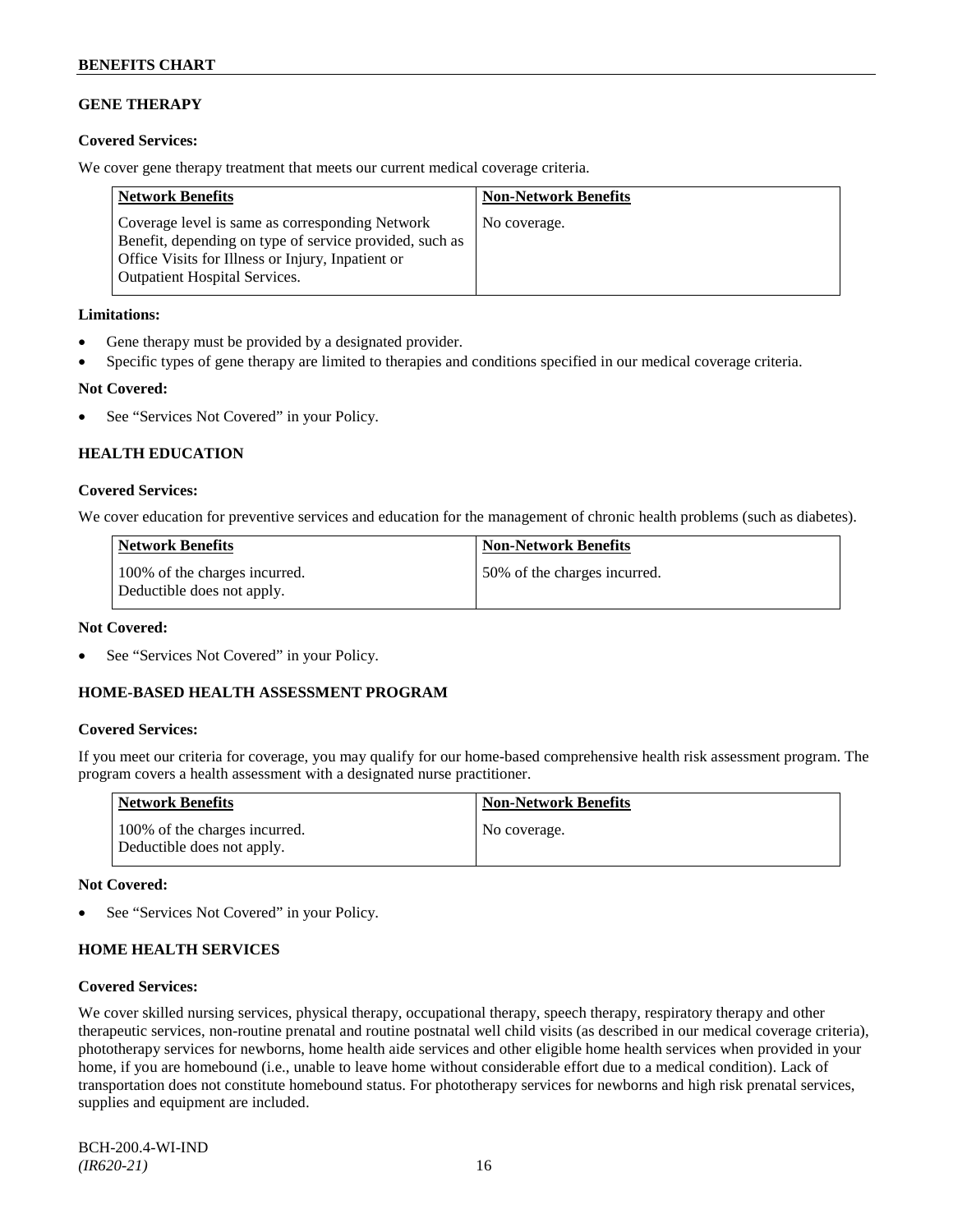We cover total parenteral nutrition/intravenous ("TPN/IV") therapy, equipment, supplies and drugs in connection with IV therapy. IV line care kits are covered under Durable Medical Equipment.

We cover palliative care benefits. Palliative care includes symptom management, education and establishing goals of care. We waive the requirement that you be homebound for a limited number of home visits for palliative care (as shown in this Benefits Chart), if you have a life-threatening, non-curable condition which has a prognosis of survival of two years or less. Additional palliative care visits are eligible under the home health services benefit if you are homebound and meet all other requirements defined in this section.

You do not need to be homebound to receive total parenteral nutrition/intravenous ("TPN/IV") therapy.

Home health services are eligible and covered only when:

- medically necessary; and
- provided as rehabilitative care, terminal care or maternity care; and
- ordered by a physician, and included in the written home care plan.

### **Physical therapy, occupational therapy, speech therapy, respiratory therapy, home health aide services and palliative Care**

| <b>Network Benefits</b>      | <b>Non-Network Benefits</b> |
|------------------------------|-----------------------------|
| 95% of the charges incurred. | No coverage.                |

# **TPN/IV Therapy, Skilled Nursing Services, Non-Routine Prenatal/Postnatal Services and Phototherapy**

| <b>Network Benefits</b>      | <b>Non-Network Benefits</b> |
|------------------------------|-----------------------------|
| 95% of the charges incurred. | No coverage.                |

Each 24-hour visit (or shifts up to 24-hour visits) equals one visit and counts toward the Maximum visits for all other services shown below. Any visit that lasts less than 24 hours regardless of the length of the visit, will count as one visit toward the Maximum visits for all other services shown below. All visits must be medically necessary and benefit eligible.

### **Routine Prenatal/Postnatal Services and Child Health Supervision Services**

| <b>Network Benefits</b>                                     | <b>Non-Network Benefits</b>  |
|-------------------------------------------------------------|------------------------------|
| 100% of the charges incurred.<br>Deductible does not apply. | 50% of the charges incurred. |

### **Maximum Visits for Palliative Care:**

| <b>Network Benefits</b>                                                                                                                        | <b>Non-Network Benefits</b> |
|------------------------------------------------------------------------------------------------------------------------------------------------|-----------------------------|
| If you are eligible to receive palliative care in the home<br>and you are not homebound, there is a maximum of 12<br>visits per calendar year. | No coverage.                |

# **Maximum Visits for All Services Other Than Palliative Care:**

| <b>Network Benefits</b>      | <b>Non-Network Benefits</b> |
|------------------------------|-----------------------------|
| 60 visits per calendar year. | No coverage.                |

The routine postnatal well child visits do not count toward the visit limit.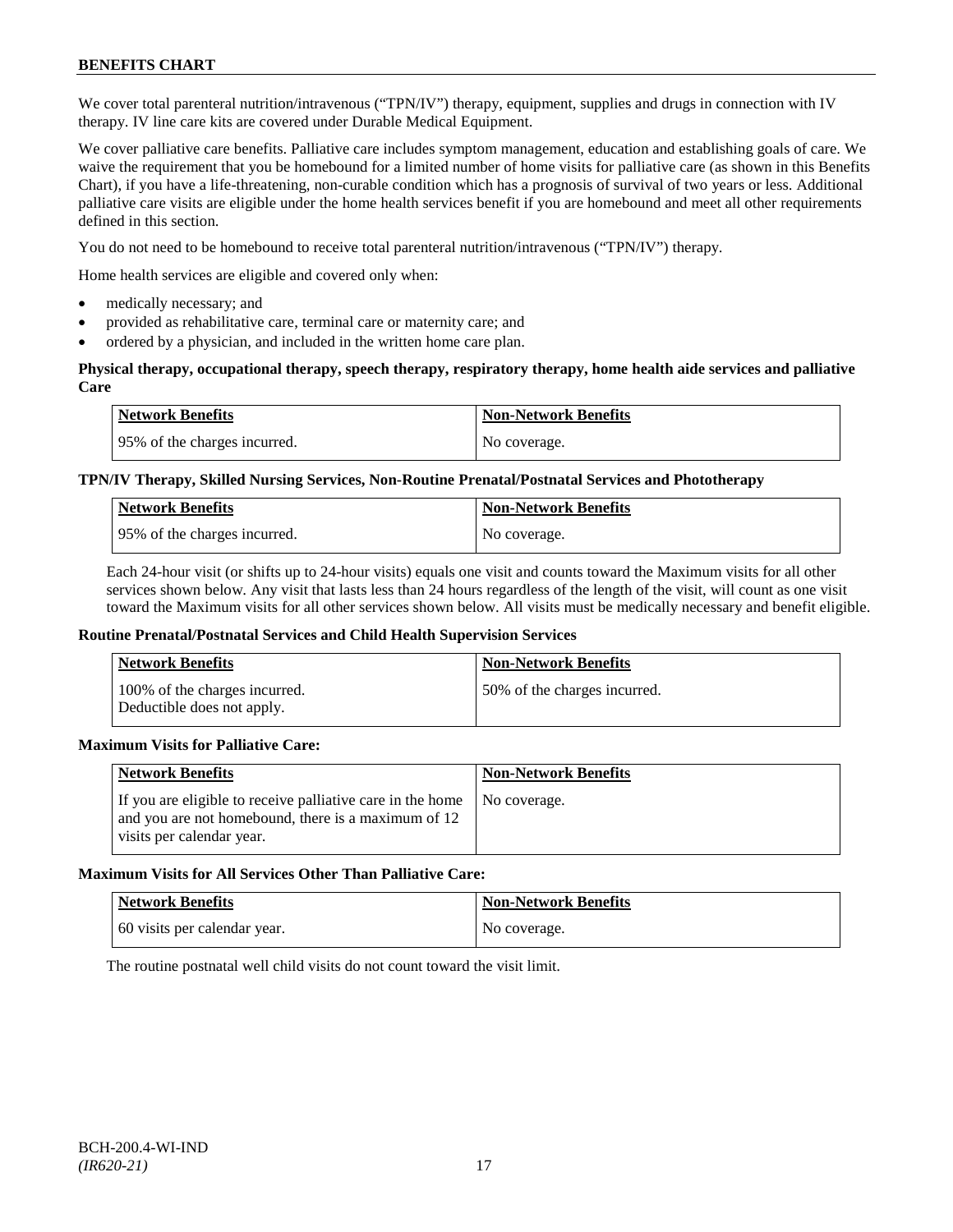# **Limitations:**

- Home health services are not provided as a substitute for a primary caregiver in the home or as relief (respite) for a primary caregiver in the home. We will not reimburse family members or residents in your home for the above services.
- A service shall not be considered a skilled nursing service merely because it is performed by, or under the direct supervision of, a licensed nurse. Where a service (such as tracheotomy suctioning or ventilator monitoring) or like services, can be safely and effectively performed by a non-medical person (or self-administered), without the direct supervision of, a licensed nurse, the service shall not be regarded as a skilled nursing service, whether or not a skilled nurse actually provides the service. The unavailability of a competent person to provide a non-skilled service shall not make it a skilled service when a skilled nurse provides it. Only the skilled nursing component of so-called "blended" services (i.e. services which include skilled and non-skilled components) are covered under this Benefits Chart.

# **Not Covered:**

- Home Health Services by a Non-Network provider.
- Financial or legal counseling services.
- Housekeeping or meal services in your home.
- Private duty nursing services.
- Services provided by a family member or enrollee, or a resident in the enrollee's home.
- Vocational rehabilitation and recreational or educational therapy. Recreation therapy is therapy provided solely for the purpose of recreation, including, but not limited to: (a) requests for physical therapy or occupational therapy to improve athletic ability, and (b) braces or guards to prevent sports injuries.
- See "Services Not Covered" in your Policy.

# **HOME HOSPICE SERVICES**

# **Applicable Definitions:**

**Part-time.** This is up to two hours of service per day, more than two hours is considered continuous care.

**Continuous Care.** This is from two to twelve hours of service per day provided by a registered nurse, licensed practical nurse, or home health aide, during a period of crisis in order to maintain a terminally ill patient at home.

**Appropriate Facility.** This is a nursing home, hospice residence, or other inpatient facility.

**Custodial Care Related to Hospice Services.** This means providing assistance in the activities of daily living and the care needed by a terminally ill patient which can be provided by primary caregiver (i.e., family member or friend) who is responsible for the patient's home care.

# **Covered Services:**

**Home Hospice Program:** We cover the services described below if you are terminally ill and accepted as a home hospice program participant. You must meet the eligibility requirements of the program, and elect to receive services through the home hospice program. The services will be provided in your home, with inpatient care available when medically necessary as described below. If you elect to receive hospice services, you do so in lieu of curative treatment for your terminal illness for the period you are enrolled in the home hospice program.

**Eligibility:** In order to be eligible to be enrolled in the home hospice program, you must: (1) be a terminally ill patient (prognosis of six months or less); (2) have chosen a palliative treatment focus (i.e., emphasizing comfort and supportive services rather than treatment attempting to cure the disease or condition); and (3) continue to meet the terminally ill prognosis as reviewed by our medical director or his or her designee over the course of care. You may withdraw from the home hospice program at any time.

**Eligible Services:** Hospice services include the following services provided in accordance with an approved hospice treatment plan:

- Home Health Services:
	- o Part-time care provided in your home by an interdisciplinary hospice team (which may include a physician, nurse, social worker, and spiritual counselor) and medically necessary home health services are covered.
	- o One or more periods of continuous care in your home or in a setting which provides day care for pain or symptom management, when medically necessary, will be covered.
- Inpatient Services: We cover medically necessary inpatient services.

BCH-200.4-WI-IND *(IR620-21)* 18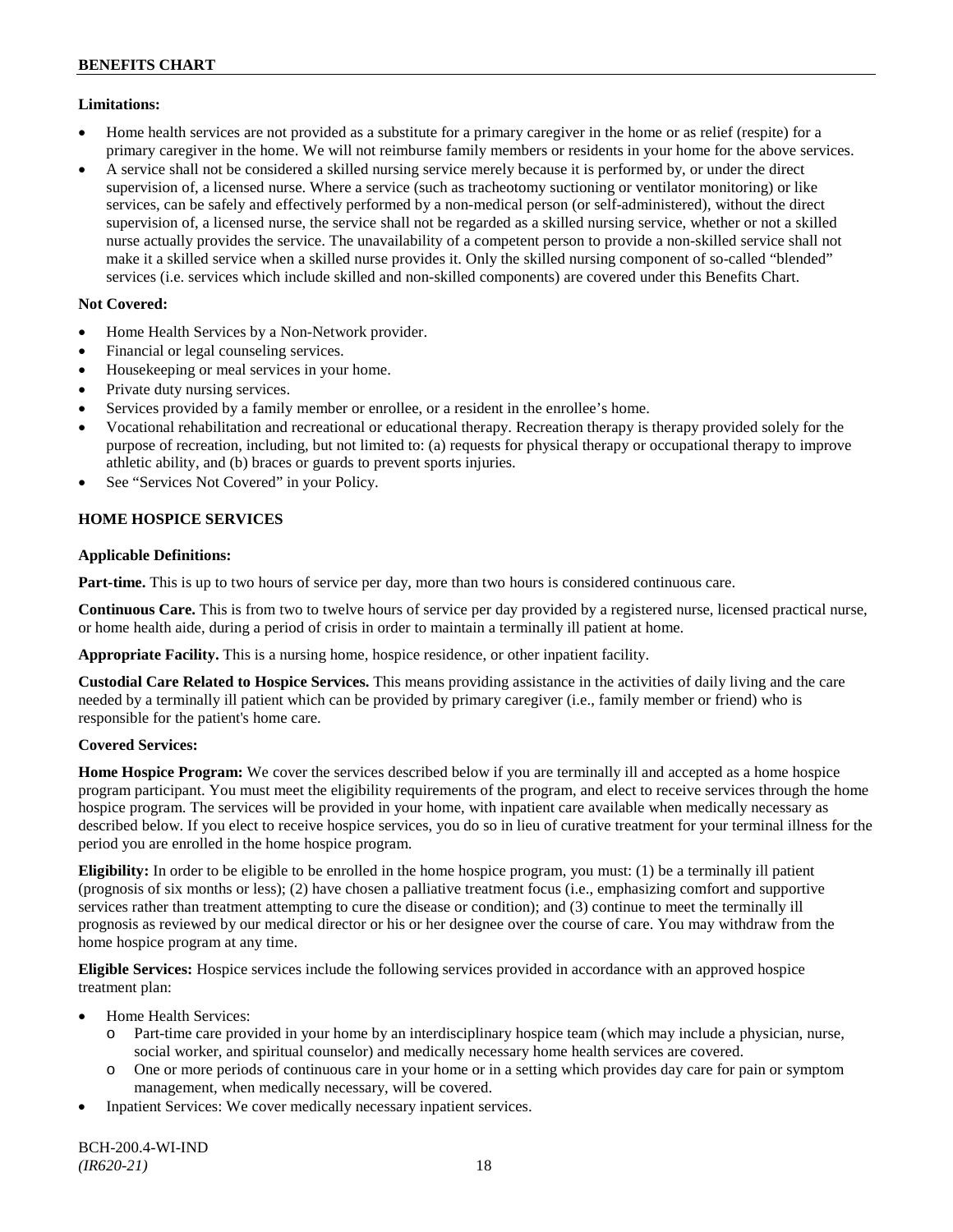- Other Services:
	- o Respite care is covered for care in your home or in an appropriate facility, to give your primary caregivers (i.e., family members or friends) rest and/or relief when necessary in order to maintain a terminally ill patient at home*.*
	- o Medically necessary medications for pain and symptom management.
	- o Semi-electric hospital beds and other durable medical equipment are covered.
	- o Emergency and non-emergency care is covered.

| <b>Network Benefits</b>      | <b>Non-Network Benefits</b> |
|------------------------------|-----------------------------|
| 95% of the charges incurred. | No coverage.                |

Respite care is limited to 5 days per episode, and respite care and continuous care combined are limited to 30 days.

# **Not Covered:**

- Home Hospice Services by a Non-Network provider.
- Financial or legal counseling services.
- Housekeeping or meal services in your home.
- Custodial or maintenance care related to hospice services, whether provided in the home or in a nursing home.
- Any service not specifically described as covered services under this home hospice services benefits.
- Any services provided by members of your family or residents in your home.
- See "Services Not Covered" in your Policy.

# **HOSPITAL AND SKILLED NURSING FACILITY SERVICES**

# **Covered Services:**

We cover services as described below.

# **Medical or Surgical Hospital Services**

**Inpatient Hospital Services:** We cover the following medical or surgical services, for the treatment of acute illness or injury, which require the level of care only provided in an acute care facility. These services must be authorized by a physician.

Inpatient hospital services include: room and board; the use of operating or maternity delivery rooms; intensive care facilities; newborn nursery facilities; general nursing care, anesthesia, laboratory and diagnostic imaging services, radiation therapy, physical therapy, prescription drugs or other medications administered during treatment, blood and blood products (unless replaced), and blood derivatives, and other diagnostic or treatment related hospital services; physician and other professional medical and surgical services provided while in the hospital, including gender reassignment surgery that meets medical coverage criteria.

We cover, following a vaginal delivery, a minimum of 48 hours of inpatient care for the mother and newborn child. We cover, following a caesarean section delivery, a minimum of 96 hours of inpatient care for the mother and newborn child.

Health insurance issuers generally may not, under Federal law, restrict benefits for any hospital length of stay in connection with childbirth for the mother of newborn child to less than 48 hours following a vaginal delivery, or less than 96 hours following a caesarean section. However, Federal law generally does not prohibit the mother's or newborn's attending provider, after consulting with the mother, from discharging the mother or her newborn earlier than 48 hours (or 96 hours as applicable). In any case plans and issuers may not, under Federal law, require that a provider obtain authorization from the plan or the insurance issuer for prescribing a length of stay not in excess of 48 hours (or 96 hours).

| Network Benefits              | <b>Non-Network Benefits</b>  |
|-------------------------------|------------------------------|
| 195% of the charges incurred. | 50% of the charges incurred. |

Each Insured's admission or confinement, including that of a newborn child, is separate and distinct from the admission or confinement of any other Insured.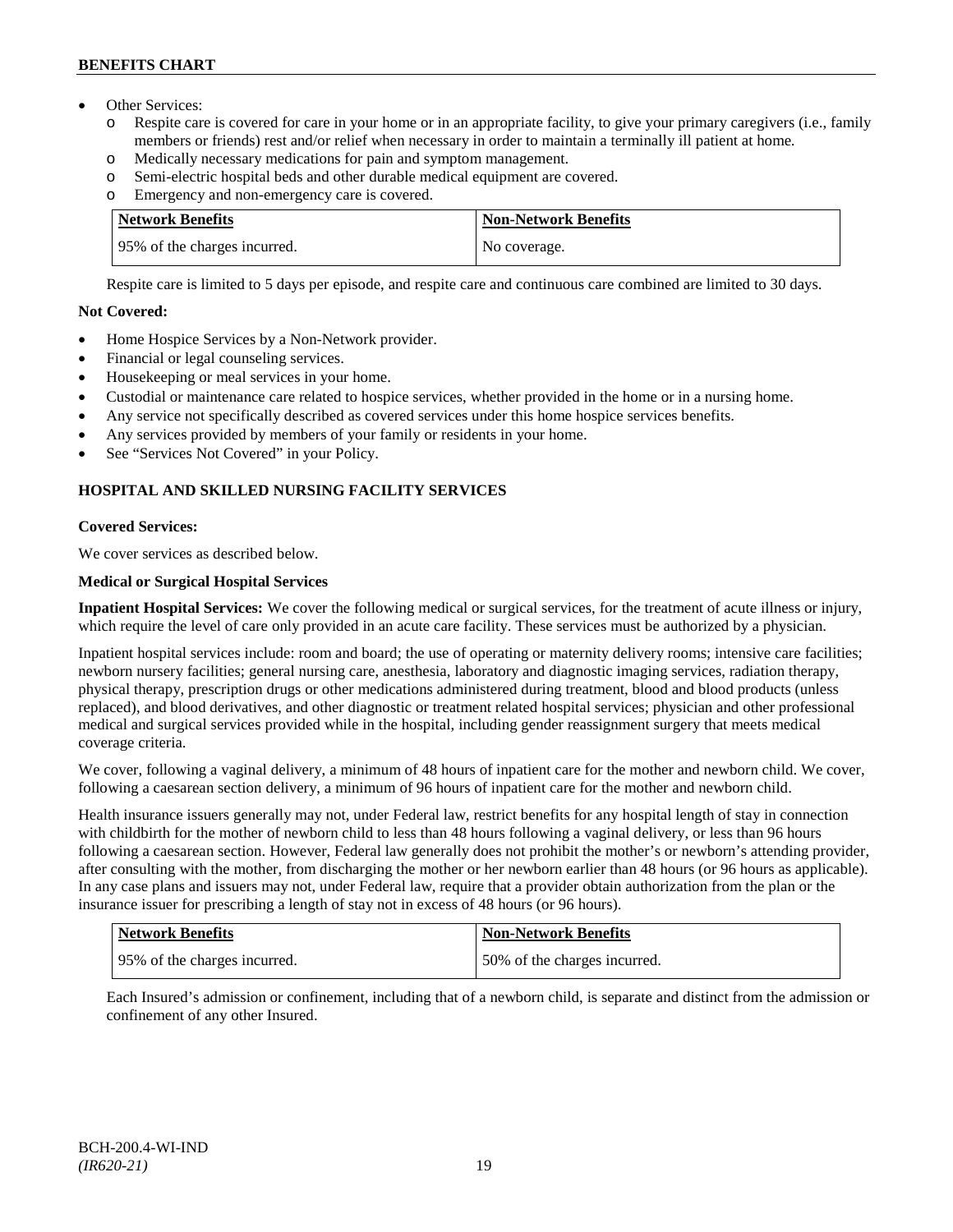**Outpatient Hospital, Ambulatory Care or Surgical Facility Services:** We cover the following medical and surgical services, for diagnosis or treatment of illness or injury on an outpatient basis. These services must be authorized by a physician.

Outpatient services include: use of operating rooms, maternity delivery rooms or other outpatient departments, rooms or facilities; and the following outpatient services: general nursing care, anesthesia, laboratory and diagnostic imaging services, radiation therapy, physical therapy, drugs administered during treatment, blood and blood products (unless replaced), and blood derivatives, and other diagnostic or treatment related outpatient services; physician and other professional medical and surgical services provided while an outpatient, including colonoscopies (starting at age 50, or under age 50 for people at high risk of colorectal cancer), and gender reassignment surgery that meets medical coverage criteria.

For Network Benefits, non-emergent, scheduled outpatient Magnetic Resonance Imaging (MRI) and Computed Tomography (CT) must be provided at a designated facility. Your physician or facility will obtain or verify prior authorization for these services, as needed.

To see the benefit level for diagnostic imaging services, laboratory services and physical therapy, see benefits under Diagnostic Imaging Services, Laboratory Services and Physical Therapy in this Benefits Chart.

| <b>Network Benefits</b>       | Non-Network Benefits         |
|-------------------------------|------------------------------|
| 195% of the charges incurred. | 50% of the charges incurred. |

**Skilled Nursing Facility Care:** We cover room and board, daily skilled nursing and related ancillary services for post-acute treatment and rehabilitative care of illness or injury that meets medical coverage criteria.

| <b>Network Benefits</b>                      | <b>Non-Network Benefits</b>                  |
|----------------------------------------------|----------------------------------------------|
| 95% of the charges incurred.                 | 50% of the charges incurred.                 |
| Limited to a 30 day maximum per confinement. | Limited to a 30 day maximum per confinement. |

Each day of services provided under the Network Benefits and Non-Network Benefits, combined, applies toward the maximum shown above.

# **Not Covered:**

- Services for items for personal convenience, such as television rental, are not covered.
- See "Services Not Covered" in your Policy.

# **INFERTILITY SERVICES**

# **Covered Services:**

We cover the diagnosis of infertility. These services include diagnostic procedures and tests provided in connection with an infertility evaluation, office visits and consultations to diagnose infertility.

| Network Benefits             | <b>Non-Network Benefits</b>  |
|------------------------------|------------------------------|
| 95% of the charges incurred. | 50% of the charges incurred. |

Coverage is limited to office visits and consultations to diagnose infertility. Treatment is not covered.

- Treatment of infertility, including, but not limited to, office visits, laboratory, diagnostic imaging services, and drugs for the treatment of infertility; assisted reproduction, including, but not limited to gamete intrafallopian tube transfer (GIFT), zygote intrafallopian tube transfer (ZIFT), intracytoplasmic sperm injection (ICSI), and/or in-vitro fertilization (IVF), and all charges associated with such procedures; reversal of sterilization; artificial insemination; and sperm, ova or embryo acquisition, retrieval or storage; however, we do cover office visits and consultations to diagnose infertility.
- Services related to the establishment of surrogate pregnancy and fees for a surrogate.
- See "Services Not Covered" in your Policy.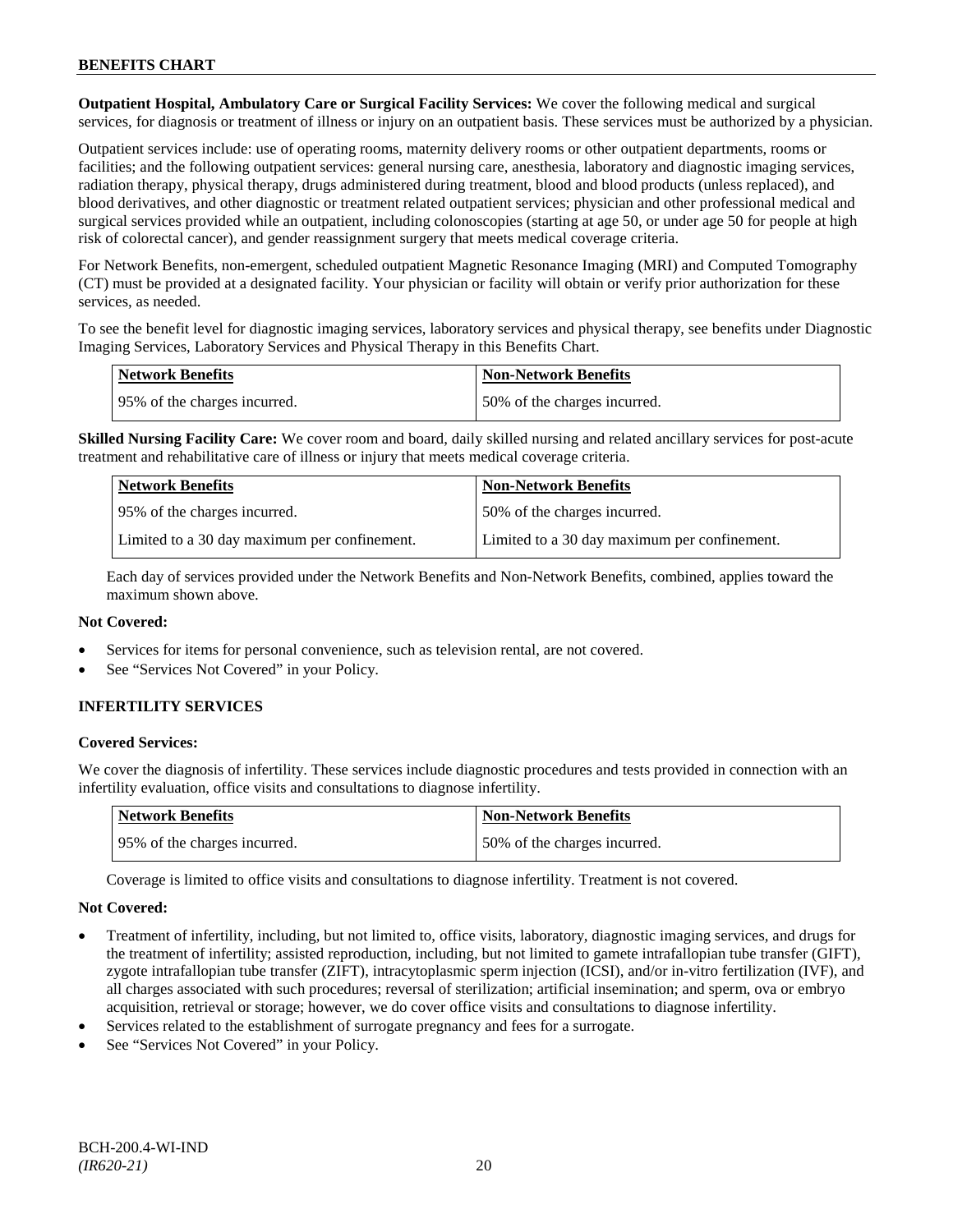# **LABORATORY SERVICES**

### **Covered Services:**

We cover laboratory tests when ordered by a provider and provided in a clinic or outpatient hospital facility. This includes blood tests to detect lead exposure in children between the ages of 6 months and 72 months.

To see the benefit level for inpatient hospital or skilled nursing facility services, see benefits under Inpatient Hospital and Skilled Nursing Facility Services in this Benefits Chart.

**Prostate-Specific Antigen (PSA) Test Coverage.** We cover prostate cancer screening for men 40 years of age or over who are symptomatic or in a high-risk category and for all men 50 years of age or older. Coverage includes prostate-specific antigen blood test and digital rectal examination.

| <b>Network Benefits</b>       | Non-Network Benefits         |
|-------------------------------|------------------------------|
| 195% of the charges incurred. | 50% of the charges incurred. |

### **All other laboratory services**

### **Services for Illness or Injury**

| <b>Network Benefits</b>      | <b>Non-Network Benefits</b>  |
|------------------------------|------------------------------|
| 95% of the charges incurred. | 50% of the charges incurred. |

### **Preventive Services**

Laboratory services associated with preventive services are covered at the benefit level shown in the "Preventive Services" section of this Benefits Chart.

### **Not Covered:**

See "Services Not Covered" in your Policy.

# **MASTECTOMY RECONSTRUCTION BENEFIT**

### **Covered Services:**

We cover reconstruction of the breast on which the mastectomy has been performed; surgery and reconstruction of the other breast to produce symmetrical appearance, and prostheses and physical complications of all stages of mastectomy, including lymphedemas.

| Coverage level is same as corresponding Non-Network<br>Coverage level is same as corresponding Network<br>Benefits, depending on type of service provided, such<br>Benefits, depending on type of service provided, such<br>as Office Visits for Illness or Injury, Inpatient or<br>as Office Visits for Illness or Injury, Inpatient or<br><b>Outpatient Hospital Services.</b><br><b>Outpatient Hospital Services.</b> |  |
|--------------------------------------------------------------------------------------------------------------------------------------------------------------------------------------------------------------------------------------------------------------------------------------------------------------------------------------------------------------------------------------------------------------------------|--|

### **Not Covered:**

See "Services Not Covered" in your Policy.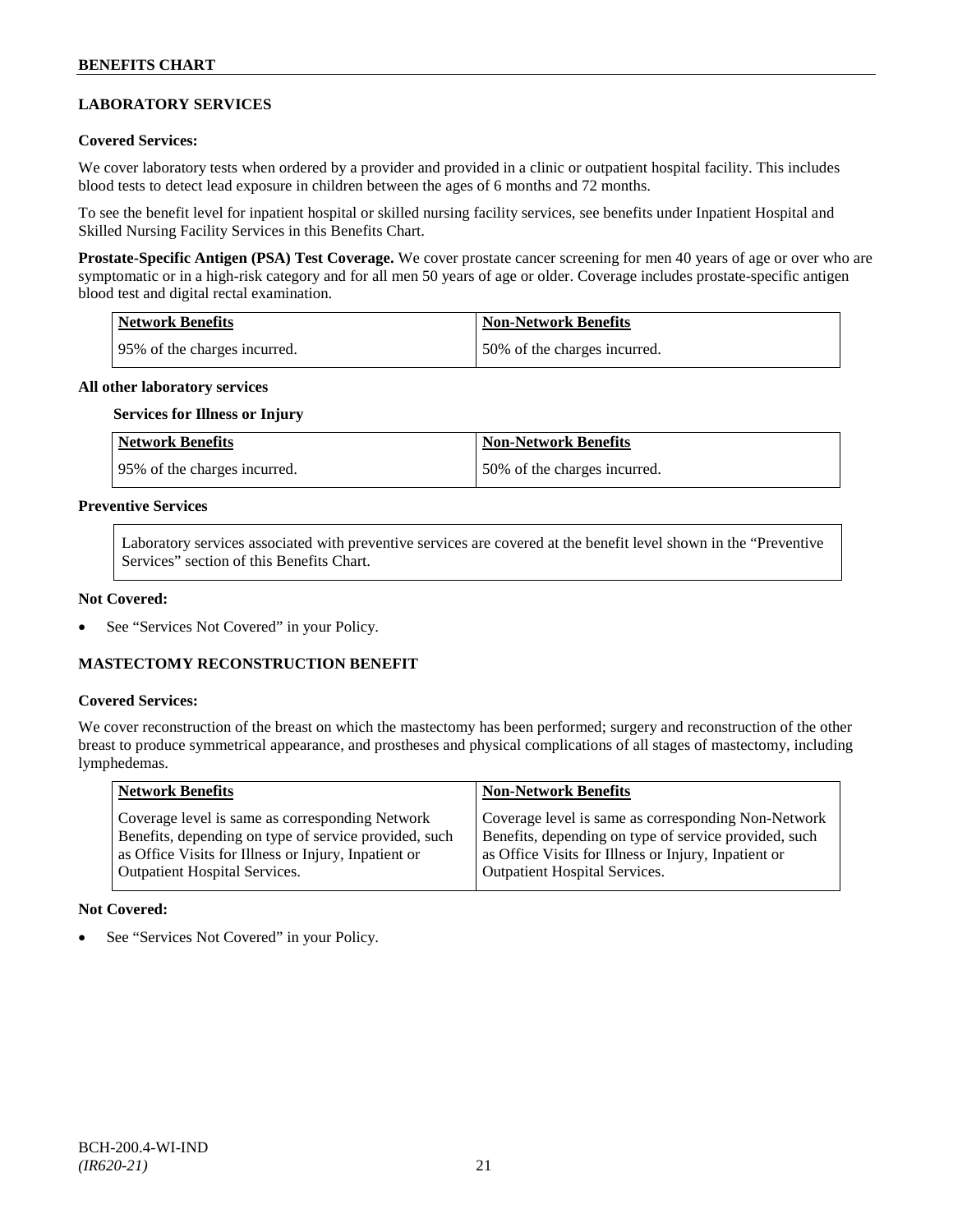# **MEDICATION THERAPY DISEASE MANAGEMENT PROGRAM**

### **Covered Services:**

If you meet our criteria for coverage, you may qualify for our Medication Therapy Disease Management Program.

The program covers consultations with a designated Network pharmacist.

Covered services are based on established medical policies, which are subject to periodic review and modification by the medical directors. These medical policies (medical coverage criteria) are available by calling Member Services, or logging on to your "*my*HealthPartners" account at [healthpartners.com.](http://www.healthpartners.com/)

| <b>Network Benefits</b>                                     | <b>Non-Network Benefits</b> |
|-------------------------------------------------------------|-----------------------------|
| 100% of the charges incurred.<br>Deductible does not apply. | No coverage.                |

### **Not Covered:**

See "Services Not Covered" in your Policy.

# **OFFICE VISITS FOR ILLNESS OR INJURY**

### **Covered Services:**

We cover the following when medically necessary: professional medical and surgical services and related supplies, including biofeedback, of physicians and other health care providers; blood and blood products (unless replaced) and blood derivatives.

We cover diagnosis and treatment of illness or injury to the eyes. Where contact or eye glass lenses are prescribed as medically necessary for the post-operative treatment of cataracts or for the treatment of aphakia, or keratoconus, we cover the initial evaluation, lenses and fitting. Insureds must pay for lens replacement beyond the initial pair.

### **Office visits**

| Network Benefits              | Non-Network Benefits         |
|-------------------------------|------------------------------|
| 195% of the charges incurred. | 50% of the charges incurred. |

### **Convenience Clinics**

| Network Benefits              | <b>Non-Network Benefits</b>  |
|-------------------------------|------------------------------|
| 195% of the charges incurred. | 50% of the charges incurred. |

### **Scheduled Telephone Visits**

| <b>Network Benefits</b>      | <b>Non-Network Benefits</b>  |
|------------------------------|------------------------------|
| 95% of the charges incurred. | 50% of the charges incurred. |

### **E-visits**

### **Access to Online Care through virtuwell a[t virtuwell.com](http://www.virtuwell.com/)**

| Network Benefits                                            | Non-Network Benefits |
|-------------------------------------------------------------|----------------------|
| 100% of the charges incurred.<br>Deductible does not apply. | No coverage.         |

# **All Other E-visits**

| Network Benefits             | Non-Network Benefits         |
|------------------------------|------------------------------|
| 95% of the charges incurred. | 50% of the charges incurred. |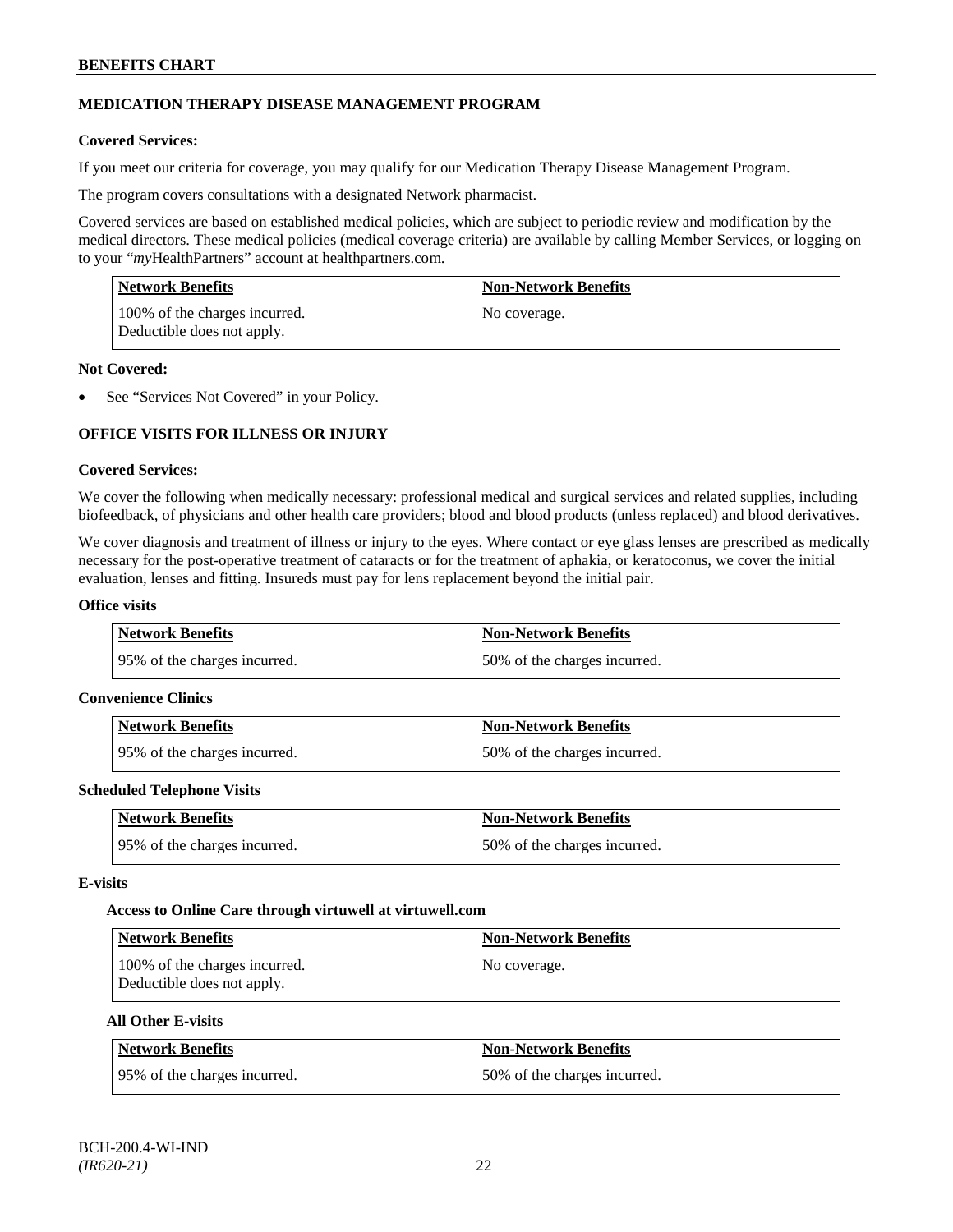# **First Three Visits**

If any of the first three visits are urgent care visits or office visits, they are covered at 100%, subject to a copayment of \$30 per visit, not subject to the deductible.

If any of the first three visits are convenience clinic visits, telephone visits or e-visits (other than virtuwell), they are covered at 100%, subject to a copayment of \$15 per visit, not subject to the deductible.

Then services will be covered at the deductible and coinsurance and/or copayment indicated for urgent care visits, office visits, convenience clinic visits, telephone visits and e-visits (other than virtuwell).

Physician services are included; however, charges for office procedures, laboratory, radiology and other ancillary services are not included and will be subject to the deductible and coinsurance and/or copayment.

### **Injections Administered in a Physician's Office, other than immunizations**

### **Allergy Injections**

| Network Benefits             | Non-Network Benefits         |
|------------------------------|------------------------------|
| 95% of the charges incurred. | 50% of the charges incurred. |

### **All Other Injections**

| Network Benefits              | <b>Non-Network Benefits</b>  |
|-------------------------------|------------------------------|
| 195% of the charges incurred. | 50% of the charges incurred. |

### **Not Covered:**

- Court ordered treatment, except as described in this Benefits Chart. Any resulting court ordered treatment for mental health services will be subject to the Policy's requirement for medical necessity.
- See "Services Not Covered" in your Policy.

# **PEDIATRIC EYEWEAR**

### **Covered Services:**

We cover pediatric eyewear for children, subject to our medical coverage criteria. Coverage under this provision will continue until the end of the month in which the child turns age 19. We also cover low vision services. These medical policies (medical coverage criteria) are available by calling Member Services, or logging on to your "*my*HealthPartners" account at [healthpartners.com.](http://www.healthpartners.com/)

| Network Benefits             | <b>Non-Network Benefits</b> |
|------------------------------|-----------------------------|
| 95% of the charges incurred. | No coverage.                |

Limited to one pair of eyeglasses (lenses and frames), or one pair of contact lenses per calendar year.

- Replacement of eyeglasses or contact lenses due to loss or theft.
- Contact lenses for cosmetic purposes.
- See "Services Not Covered" in your Policy.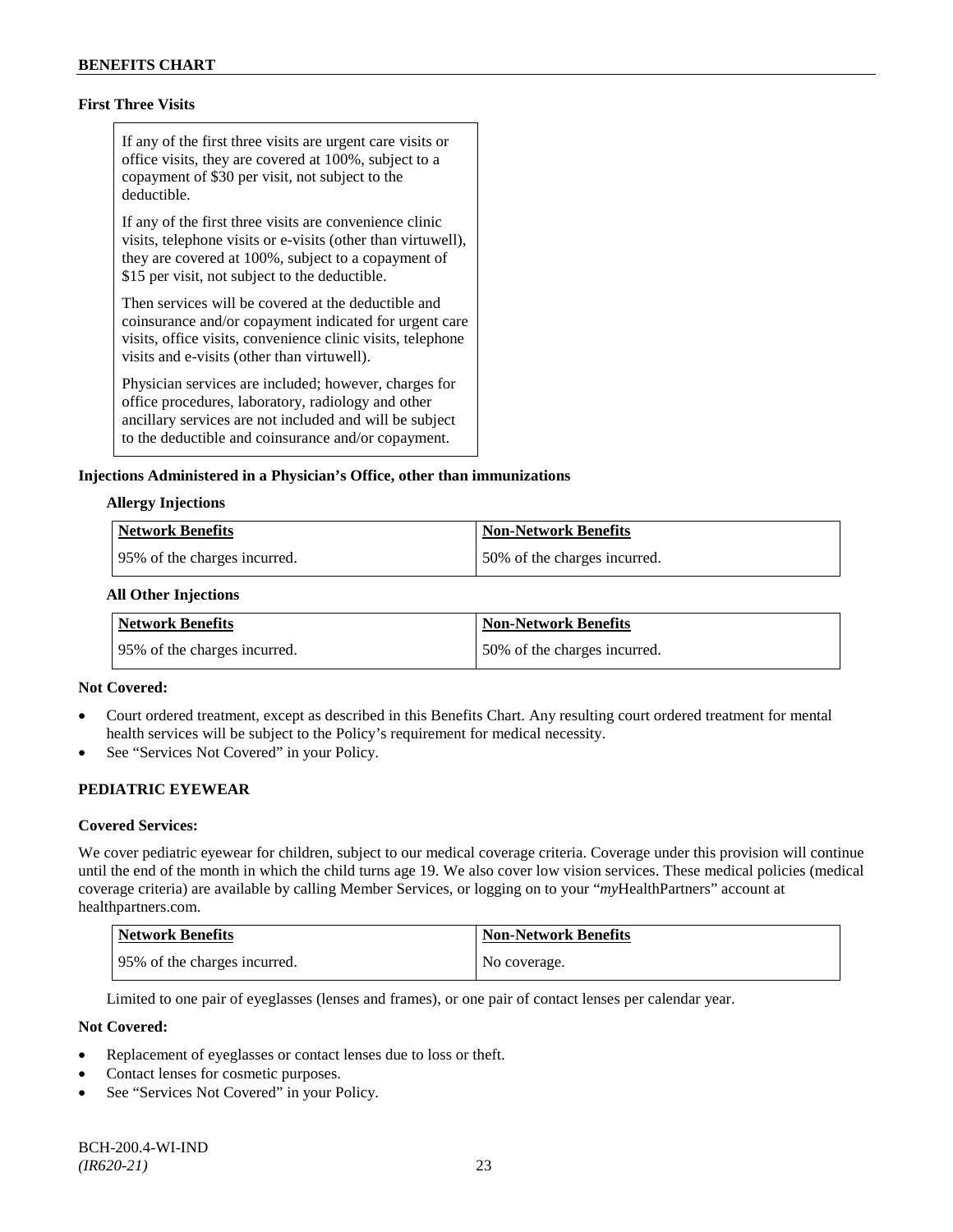# **PHYSICAL THERAPY, OCCUPATIONAL THERAPY, SPEECH THERAPY AND OTHER SPECIFIED THERAPIES**

# **Covered Services:**

We cover the following physical therapy, occupational therapy and speech therapy services:

- Medically necessary rehabilitative care to correct the effects of illness or injury.
- Habilitative services rendered for congenital, developmental or medical conditions which have significantly limited the successful initiation of normal speech and normal motor development.

Massage therapy which is performed in conjunction with other treatment/modalities by a physical or occupational therapist, is part of a prescribed treatment plan and is not billed separately is covered.

We cover services provided in a clinic. We also cover physical therapy provided in an outpatient hospital facility. To see the benefit level for inpatient hospital or skilled nursing facility services, see benefits under "Inpatient Hospital and Skilled Nursing Facility Services".

### **Rehabilitative Care**

| <b>Network Benefits</b>                                                                       | <b>Non-Network Benefits</b>                                                                   |
|-----------------------------------------------------------------------------------------------|-----------------------------------------------------------------------------------------------|
| 95% of the charges incurred.                                                                  | 50% of the charges incurred.                                                                  |
| Physical, Occupational and Speech Therapy are limited<br>to 20 visits each per calendar year. | Physical, Occupational and Speech Therapy are<br>limited to 20 visits each per calendar year. |

In addition to the services provided above, we cover a minimum of:

20 visits per calendar year for pulmonary rehabilitation therapy,

36 visits per calendar year for cardiac rehabilitation therapy,

30 visits per calendar year for post-cochlear implant aural therapy,

20 visits per calendar year for cognitive rehabilitation therapy.

The maximum number of visits are combined for Network Benefits and Non-Network Benefits.

# **Habilitative Care**

| <b>Network Benefits</b>                                                                       | <b>Non-Network Benefits</b>                                                                   |
|-----------------------------------------------------------------------------------------------|-----------------------------------------------------------------------------------------------|
| 95% of the charges incurred.                                                                  | 150% of the charges incurred.                                                                 |
| Physical, Occupational and Speech Therapy are limited<br>to 20 visits each per calendar year. | Physical, Occupational and Speech Therapy are<br>limited to 20 visits each per calendar year. |

The maximum number of visits is combined for Network Benefits and Non-Network Benefits.

- Massage therapy for the purpose of comfort or convenience of the Insured.
- See "Services Not Covered" in your Policy.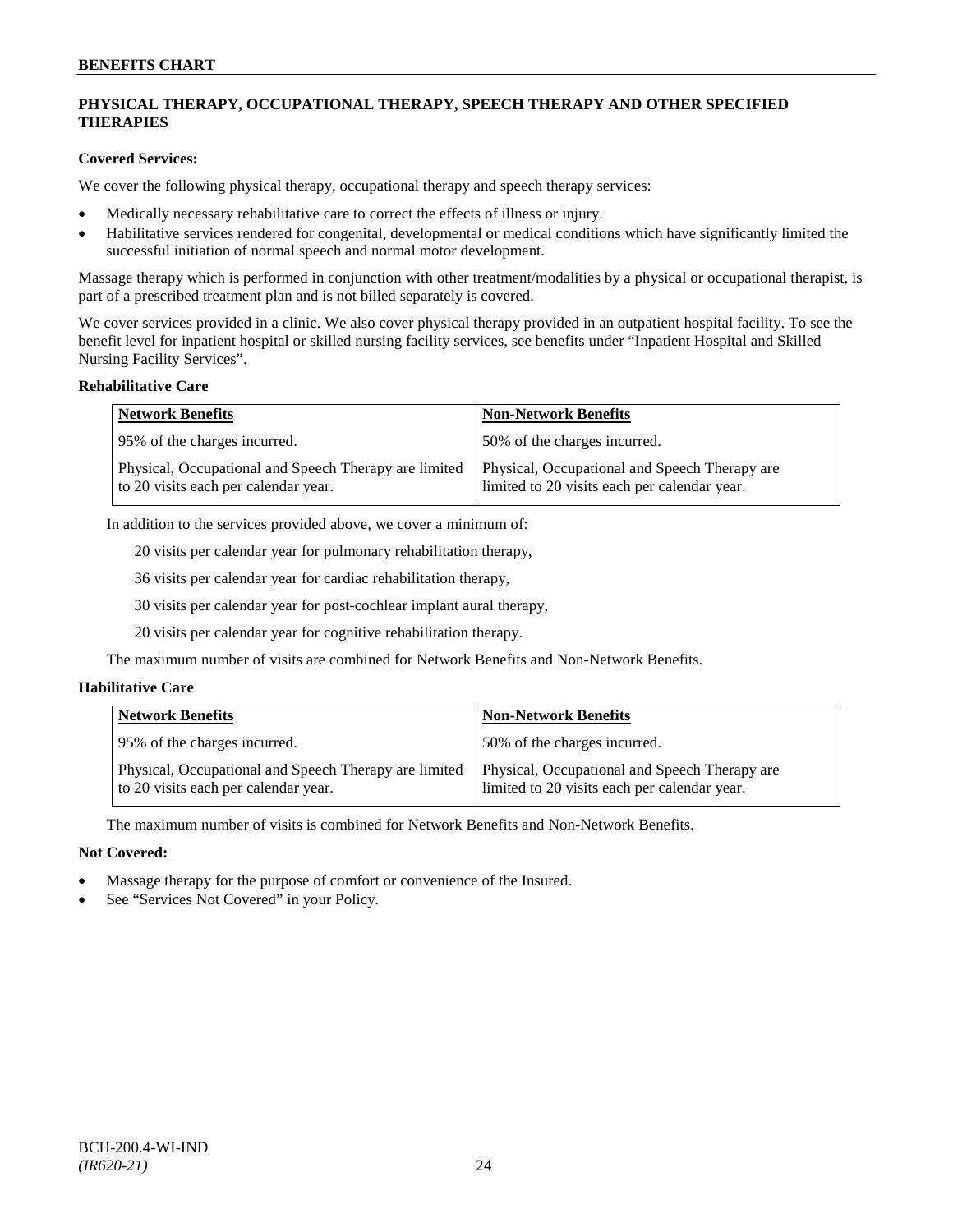# **PRESCRIPTION DRUG SERVICES**

# **Covered Services:**

We cover prescription drugs and medications that can be self-administered or are administered in a physician's office.

# **For Network Benefits, drugs and medications must be obtained at a network pharmacy.**

# **Outpatient Drugs (except as specified below)**

| <b>Network Benefits</b>                                                                                                                                                                                                                                               | <b>Non-Network Benefits</b>  |
|-----------------------------------------------------------------------------------------------------------------------------------------------------------------------------------------------------------------------------------------------------------------------|------------------------------|
| 100% of the charges incurred, subject to a copayment of<br>\$5 for generic low cost formulary drugs, and 100% of<br>the charges incurred, subject to a copayment of \$25 for<br>generic high cost formulary drugs.<br>Deductible does not apply.                      | 50% of the charges incurred. |
| Brand name formulary drugs are covered at 95% of the<br>charges incurred.                                                                                                                                                                                             |                              |
| Non-formulary drugs are covered at 50% of the charges<br>incurred.                                                                                                                                                                                                    |                              |
| In no event will your cost for a formulary insulin drug<br>exceed \$25. Deductible does not apply to formulary<br>insulin drugs.                                                                                                                                      |                              |
| <b>Oral chemotherapy drugs</b> are included on the<br>Specialty Drug List. However, you pay the applicable<br>outpatient drug copayment. As required by Wisconsin<br>law, your maximum copayment will not be more than<br>\$100 per prescription for a 30-day supply. |                              |

# **Mail Order Drugs**

| <b>Network Benefits</b>                                                                                                                                                                                            | <b>Non-Network Benefits</b> |
|--------------------------------------------------------------------------------------------------------------------------------------------------------------------------------------------------------------------|-----------------------------|
| For your convenience, you may also get up to a 90-day<br>supply of outpatient prescription drugs that can be self-<br>administered through the designated mail order service.                                      | See Network Benefits.       |
| Outpatient drugs ordered through this service are.<br>covered at the benefit percent and copayments shown in<br>Outpatient Drugs above.                                                                            |                             |
| New prescriptions to treat chronic conditions and trial<br>drugs will be limited to quantity limits described at the<br>end of this section. You will have to pay one copayment<br>for your initial 30-day supply. |                             |
| Specialty Drugs are not available through the mail order<br>service.                                                                                                                                               |                             |

# **Tobacco Cessation Drugs are covered for all FDA approved tobacco cessation drugs**

| Network Benefits                                            | <b>Non-Network Benefits</b>  |
|-------------------------------------------------------------|------------------------------|
| 100% of the charges incurred.<br>Deductible does not apply. | 50% of the charges incurred. |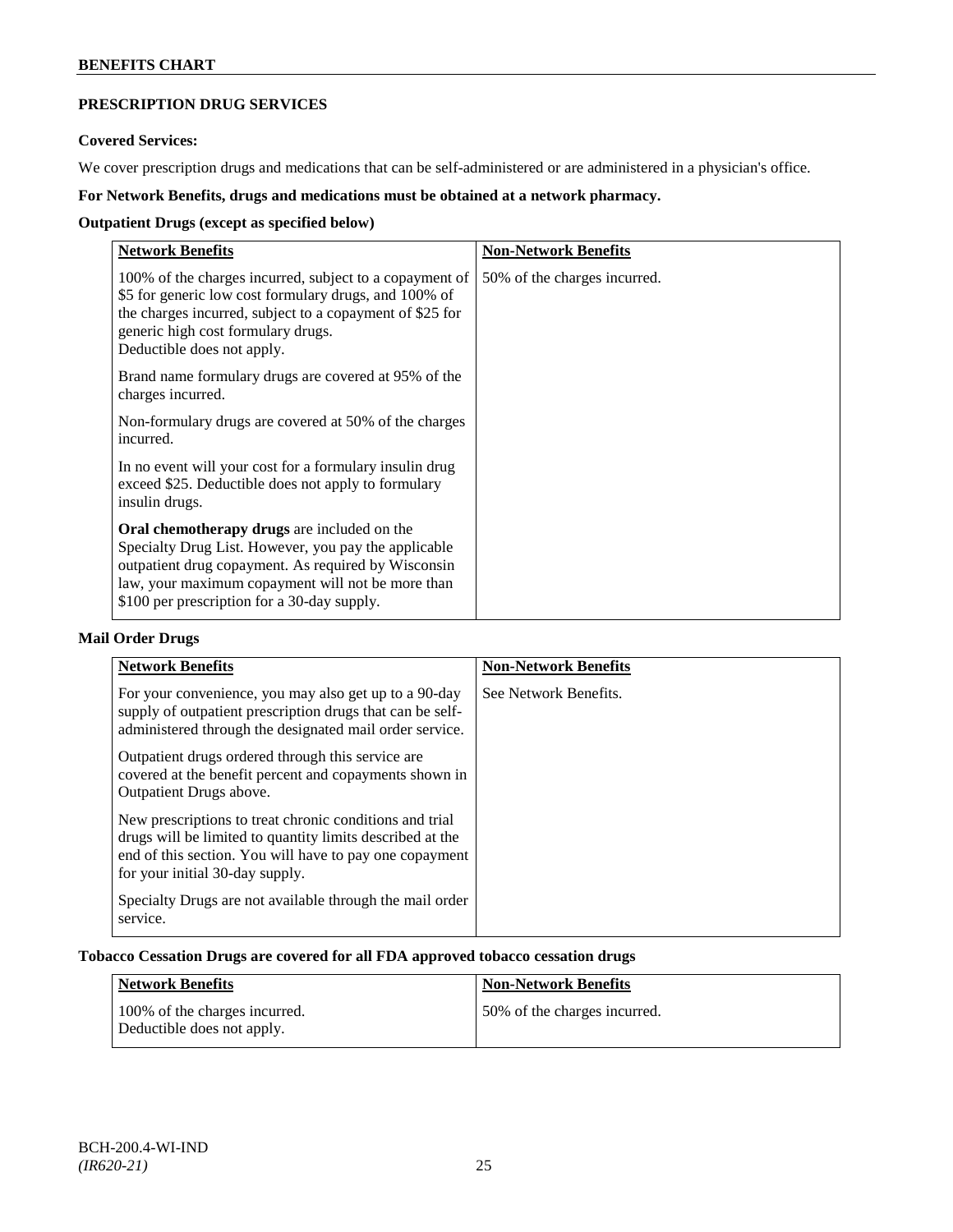# **Contraceptive Drugs**

| <b>Network Benefits</b>                                                                                                                                         | <b>Non-Network Benefits</b>  |
|-----------------------------------------------------------------------------------------------------------------------------------------------------------------|------------------------------|
| 100% of the charges incurred for formulary drugs.<br>Deductible does not apply.                                                                                 | 50% of the charges incurred. |
| If a physician requests that a Non-Formulary<br>contraceptive drug be dispensed as written, the drug<br>will be covered at 100%, not subject to the deductible. |                              |

# **Specialty Drugs that are Self-Administered**

| <b>Network Benefits</b>                                                                                                                                                                                                                                        | <b>Non-Network Benefits</b> |
|----------------------------------------------------------------------------------------------------------------------------------------------------------------------------------------------------------------------------------------------------------------|-----------------------------|
| 50% of the charges incurred.                                                                                                                                                                                                                                   | No coverage.                |
| Oral chemotherapy drugs are included on the<br>Specialty Drug List. However, you pay the applicable<br>outpatient drug copayment. As required by Wisconsin<br>law, your maximum copayment will not be more than<br>\$100 per prescription for a 30-day supply. |                             |

In order for the plan to better manage available manufacturer-funded copayment assistance, copayments for certain specialty medications may vary and be set to approximate the maximum of any available manufacturer-funded copayment assistance programs. However, in no case will true out-of-pocket costs to the Insured be greater than the maximum copayment/coinsurance shown in this Benefits Chart. Manufacturer-funded copayment assistance received by an Insured will not apply to the Insured's annual deductible or out-of-pocket limit.

Specialty Drugs are limited to drugs on the Specialty Drug List and must be obtained from a designated vendor.

### **Limitations:**

- Certain drugs may require prior authorization as indicated on the Formulary. HealthPartners may require prior authorization for the drug and also the site where the drug will be provided. Certain drugs are subject to our utilization review process and quantity limits.
- Certain non-formulary drugs require prior authorization. In addition, certain drugs may be subject to any quantity limits applied as part of our trial program.
- If an Insured requests a brand name drug when there is a generic equivalent, the brand name drug will be covered up to the charge that would apply to the generic drug, minus any required copayment. If a physician requests that a brand name drug be dispensed as written, the drug will be paid at the non-formulary benefit.
- We may require Insureds to try over-the-counter (OTC) drug alternatives before approving more costly formulary prescription drugs.
- Unless otherwise specified in the Prescription Drug Services section, you may receive up to a 30-day supply per prescription.
- New prescriptions to treat certain chronic conditions are limited to a 30-day supply.
- A 90-day supply will be covered and dispensed only at pharmacies that participate in our extended day supply program.
- No more than a 30-day supply of Specialty Drugs will be covered and dispensed at a time unless it's a manufacturer supplied drug that cannot be split that supplies the Insured with more than a 30-day supply.
- If a copayment is required, you must pay one copayment for each 30-day supply, or portion thereof.

- Replacement of prescription drugs, medications, equipment and supplies due to loss, damage or theft.
- Nonprescription (over-the-counter) drugs or medications, including, but not limited to, vitamins, supplements, homeopathic remedies, and non-FDA approved drugs, unless listed on the Formulary and prescribed by a physician or legally authorized health care provider under applicable state and federal law. This exclusion does not include over-thecounter contraceptives for women as allowed under the Affordable Care Act when the Insured obtains a prescription for the item. In addition, if the Insured obtains a prescription, this exclusion does not include aspirin to prevent cardiovascular disease for men and women of certain ages; folic acid supplements for women who may become pregnant; fluoride chemoprevention supplements for children without fluoride in their water source; and iron supplements for children age 6- 12 who are at risk for anemia.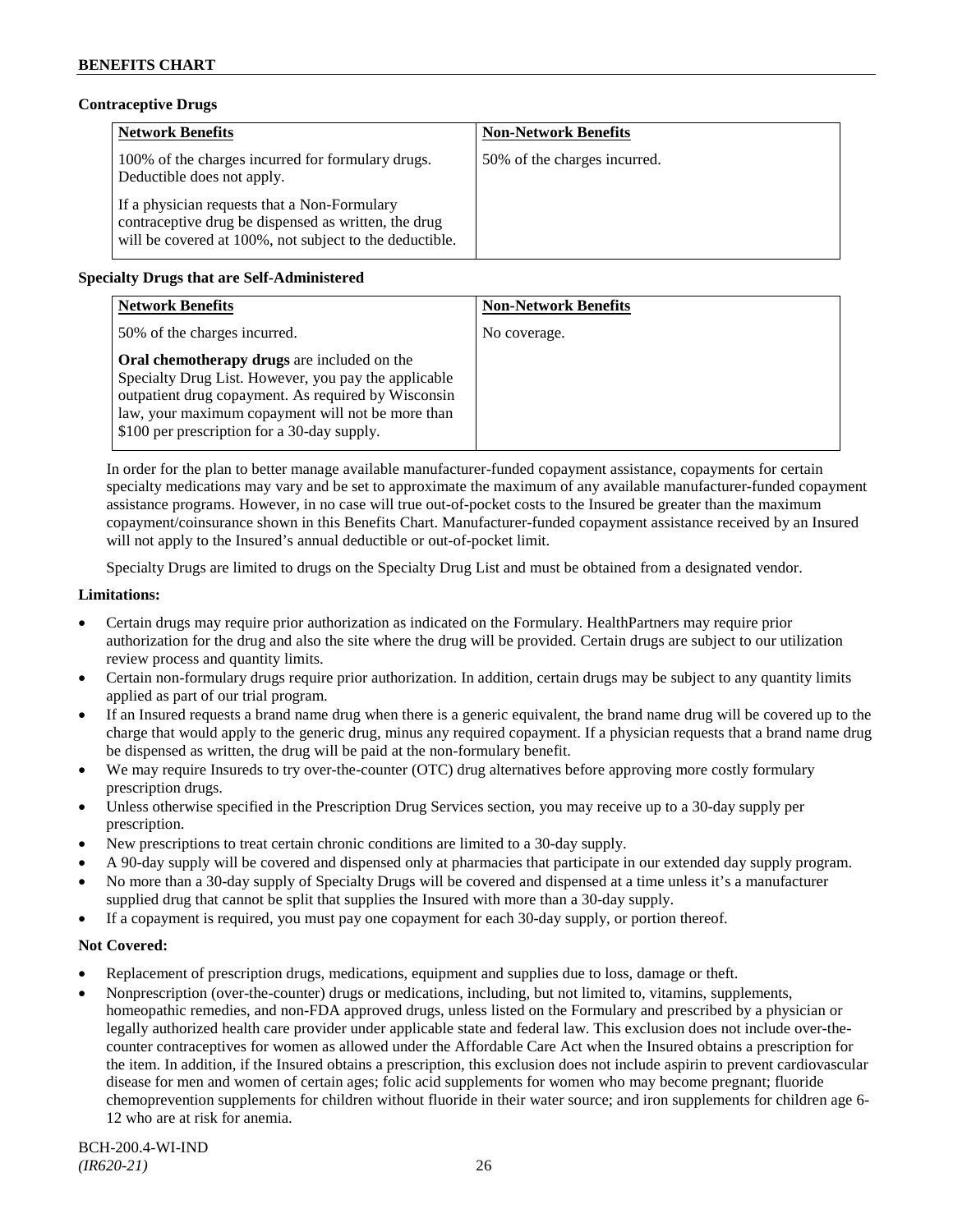- All drugs for the treatment of sexual dysfunction.
- All drugs for the treatment of growth deficiency.
- All drugs for the treatment of infertility.
- Medical cannabis.
- Drugs on the Excluded Drug List. The Excluded Drug List includes select drugs within a therapy class that are not eligible for coverage. This includes drugs that may be excluded for certain indications. The Excluded Drug List is available at [healthpartners.com.](http://www.healthpartners.com/)
- Drugs that are newly approved by the FDA until they are reviewed and approved by HealthPartners Pharmacy and Therapeutics Committee.
- Medical devices approved by the FDA will not be covered under the Prescription Drug Services section unless they are on our formulary. Covered medical devices are generally submitted and reimbursed under your medical benefits.
- See "Services Not Covered" in your Policy.

# **PREVENTIVE SERVICES**

### **Applicable Definitions:**

**Routine Preventive Services** are routine healthcare services that include screenings, check-ups and counseling to prevent illness, disease or other health problems before symptoms occur.

**Diagnostic Services** are services to help a provider understand your symptoms, diagnose illness and decide what treatment may be needed. They may be the same services that are listed as preventive services, but they are being used as diagnostic services. Your provider will determine if these services are preventive or diagnostic. These services are not preventive if received as part of a visit to diagnose, manage or maintain an acute or chronic medical condition, illness or injury. When that occurs, unless otherwise indicated below, standard deductibles, copayments or coinsurance apply.

### **Covered Services:**

We cover preventive services that meet any of the requirements under the Affordable Care Act (ACA) shown in the bulleted items below. These preventive services are covered at 100% under the Network Benefits with no deductible, copayments or coinsurance. (If a preventive service is not required by the ACA and it is covered at a lower benefit level, it will be specified below.) Preventive benefits mandated under the ACA are subject to periodic review and modification. Changes would be effective in accordance with the federal rules. Preventive services mandated by the ACA include:

- Evidence-based items or services that have in effect a rating of A or B in the current recommendations of the United States Preventive Services Task Force with respect to the individual;
- Immunizations for routine use in children, adolescents, and adults that have in effect a recommendation from the Advisory Committee on Immunization Practices of the Centers for Disease Control and Prevention with respect to the individual;
- With respect to infants, children, and adolescents, evidence-informed preventive care and screenings provided for in comprehensive guidelines supported by the Health Resources and Services Administration; and
- With respect to women, preventive care and screenings provided for in comprehensive guidelines supported by the Health Resources and Services Administration.

Covered services are based on established medical policies, which are subject to periodic review and modification by the medical directors. These medical policies (medical coverage criteria) are available by calling Member Services, or logging on to your "*my*HealthPartners" account at [healthpartners.com.](http://www.healthpartners.com/)

# **ACA and state mandated preventive services are covered as follows:**

**Routine Health Exams and Periodic Health Assessments**. A physician or health care provider will counsel you as to how often health assessments are needed based on age, sex and health status. This includes screening and counseling for tobacco cessation and all FDA approved tobacco cessation medications including over-the-counter drugs (as shown in the Prescription Drug Services section).

| Network Benefits                                            | <b>Non-Network Benefits</b>  |
|-------------------------------------------------------------|------------------------------|
| 100% of the charges incurred.<br>Deductible does not apply. | 50% of the charges incurred. |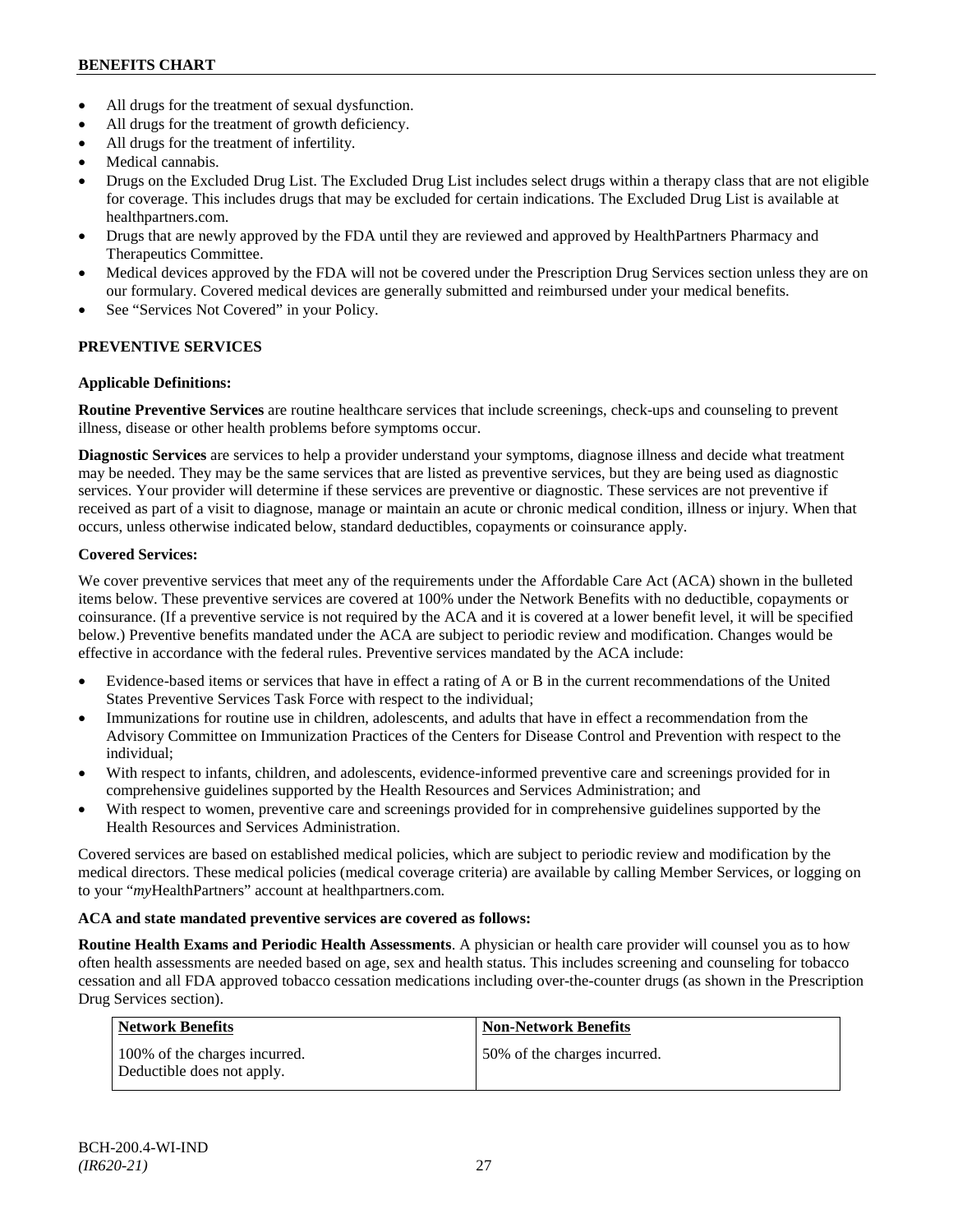**Child Health Supervision Services.** This includes pediatric preventive services such as newborn screenings, appropriate immunizations, developmental assessments and laboratory services appropriate to the age of the child from birth to 72 months, and appropriate immunizations to age 18.

| <b>Network Benefits</b>                                     | <b>Non-Network Benefits</b>  |
|-------------------------------------------------------------|------------------------------|
| 100% of the charges incurred.<br>Deductible does not apply. | 50% of the charges incurred. |

### **Routine Prenatal Care and Exams**

| <b>Network Benefits</b>                                     | <b>Non-Network Benefits</b>   |
|-------------------------------------------------------------|-------------------------------|
| 100% of the charges incurred.<br>Deductible does not apply. | 150% of the charges incurred. |

**Routine Postnatal Care.** This includes health exams, assessments, education and counseling relating to the period immediately after childbirth.

| Network Benefits                                            | <b>Non-Network Benefits</b>  |
|-------------------------------------------------------------|------------------------------|
| 100% of the charges incurred.<br>Deductible does not apply. | 50% of the charges incurred. |

**Routine Screening Procedures for Cancer.** This includes colorectal screening starting at age 50 and under age 50 for people at high risk of colorectal cancer. This also includes other cancer screenings recommended by the USPSTF with an A or B rating. Women's preventive health services below describe additional routine screening procedures for cancer.

| Network Benefits                                            | <b>Non-Network Benefits</b>  |
|-------------------------------------------------------------|------------------------------|
| 100% of the charges incurred.<br>Deductible does not apply. | 50% of the charges incurred. |

# **Routine Eye and Hearing Exams for members under the age of 22**

| <b>Network Benefits</b>                                     | <b>Non-Network Benefits</b>  |
|-------------------------------------------------------------|------------------------------|
| 100% of the charges incurred.<br>Deductible does not apply. | 50% of the charges incurred. |

**Professional Voluntary Family Planning Services.** This includes services to prevent or delay a pregnancy, including counseling and education. Services must be provided by a licensed provider.

| <b>Network Benefits</b>                                     | <b>Non-Network Benefits</b>   |
|-------------------------------------------------------------|-------------------------------|
| 100% of the charges incurred.<br>Deductible does not apply. | 150% of the charges incurred. |

### **Adult Immunizations**

| <b>Network Benefits</b>       | <b>Non-Network Benefits</b>   |
|-------------------------------|-------------------------------|
| 100% of the charges incurred. | 100% of the charges incurred. |
| Deductible does not apply.    | Deductible does not apply.    |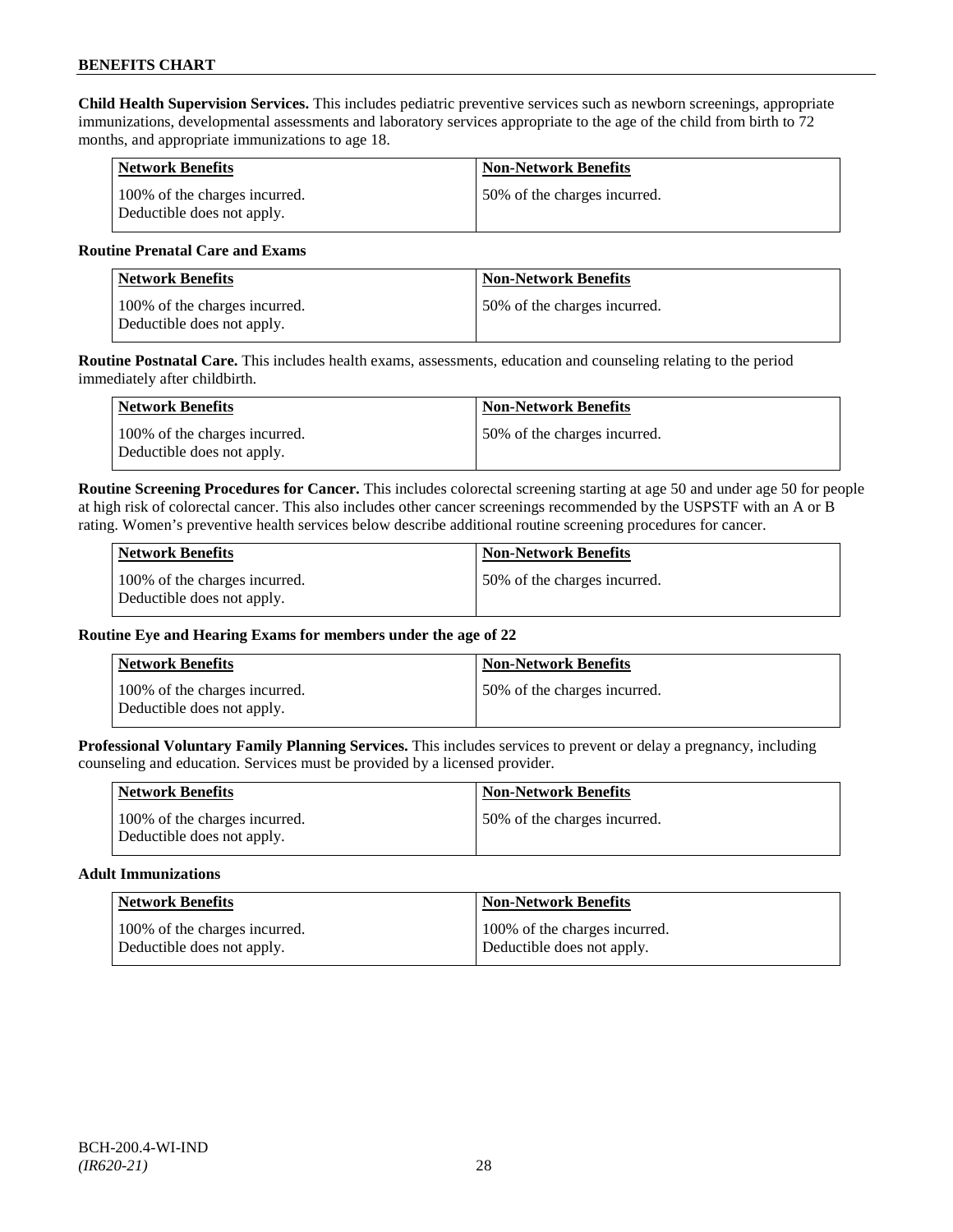**Women's Preventive Health Services.** This includes mammograms, screenings for cervical cancer (pap smears), breast pumps, human papillomavirus (HPV) testing, counseling for sexually transmitted infections, counseling and screening for human immunodeficiency virus (HIV), and all FDA approved contraceptive methods as prescribed by a doctor, sterilization procedures, education and counseling (see the Prescription Drug Services section for coverage of oral contraceptive drugs). We also provide genetic screening for BRCA if someone in your family has the gene or you have a diagnosis of cancer.

The U.S. Preventive Services Task Force (USPSTF) recommends screening mammography, with or without clinical breast examination (CBE), every 1-2 years for women aged 40 and older. For women age 50 and older, we cover an annual mammogram.

| <b>Network Benefits</b>                                     | <b>Non-Network Benefits</b>  |
|-------------------------------------------------------------|------------------------------|
| 100% of the charges incurred.<br>Deductible does not apply. | 50% of the charges incurred. |

**Obesity Screening and Management.** We cover obesity screening and counseling for all ages during a routine preventive care exam. If you are age 18 or older and have a body mass index of 30 or more, we also cover intensive obesity management to help you lose weight. Your primary care doctor can coordinate these services.

| <b>Network Benefits</b>                                     | <b>Non-Network Benefits</b>  |
|-------------------------------------------------------------|------------------------------|
| 100% of the charges incurred.<br>Deductible does not apply. | 50% of the charges incurred. |

**Preventive Medications.** We cover preventive medications currently recommended by USPSTF with an A or B rating if they are prescribed by your medical provider and they are listed on our Formulary. Preventive medications are subject to periodic review and modification. Changes would be effective in accordance with the federal rules and reflected in our current medical coverage criteria for preventive care services.

| <b>Network Benefits</b>                                     | <b>Non-Network Benefits</b>  |
|-------------------------------------------------------------|------------------------------|
| 100% of the charges incurred.<br>Deductible does not apply. | 50% of the charges incurred. |

# **In addition to any ACA or state mandated preventive services referenced above, we cover the following eligible preventive services:**

# **Routine Hearing Exams for Adults Age 22 and older**

| Network Benefits              | <b>Non-Network Benefits</b>  |
|-------------------------------|------------------------------|
| 195% of the charges incurred. | 50% of the charges incurred. |

**Ovarian Cancer Surveillance Tests for women who are at risk.** "At risk for ovarian cancer" means (1) having a family history that includes any of the following: one or more first-degree or second-degree relatives with ovarian cancer, clusters of female relatives with breast cancer or nonpolyposis colorectal cancer; or (2) testing positive for BRCA1 or BRCA2 mutations. "Surveillance tests for ovarian cancer" means annual screening using: CA-125 serum tumor marker testing, transvaginal ultrasound, pelvic examination or other proven ovarian cancer screening tests currently being evaluated by the federal Food and Drug Administration or by the National Cancer Institute.

| <b>Network Benefits</b>                                 | <b>Non-Network Benefits</b>                             |
|---------------------------------------------------------|---------------------------------------------------------|
| Coverage level is same as corresponding Network         | Coverage level is same as corresponding Non-Network     |
| Benefit, depending on type of service provided, such as | Benefit, depending on type of service provided, such as |
| Diagnostic Imaging Services, Laboratory Services        | Diagnostic Imaging Services, Laboratory Services        |
| Office Visits for Illness or Injury, or Preventive      | Office Visits for Illness or Injury, or Preventive      |
| Services.                                               | Services.                                               |
|                                                         |                                                         |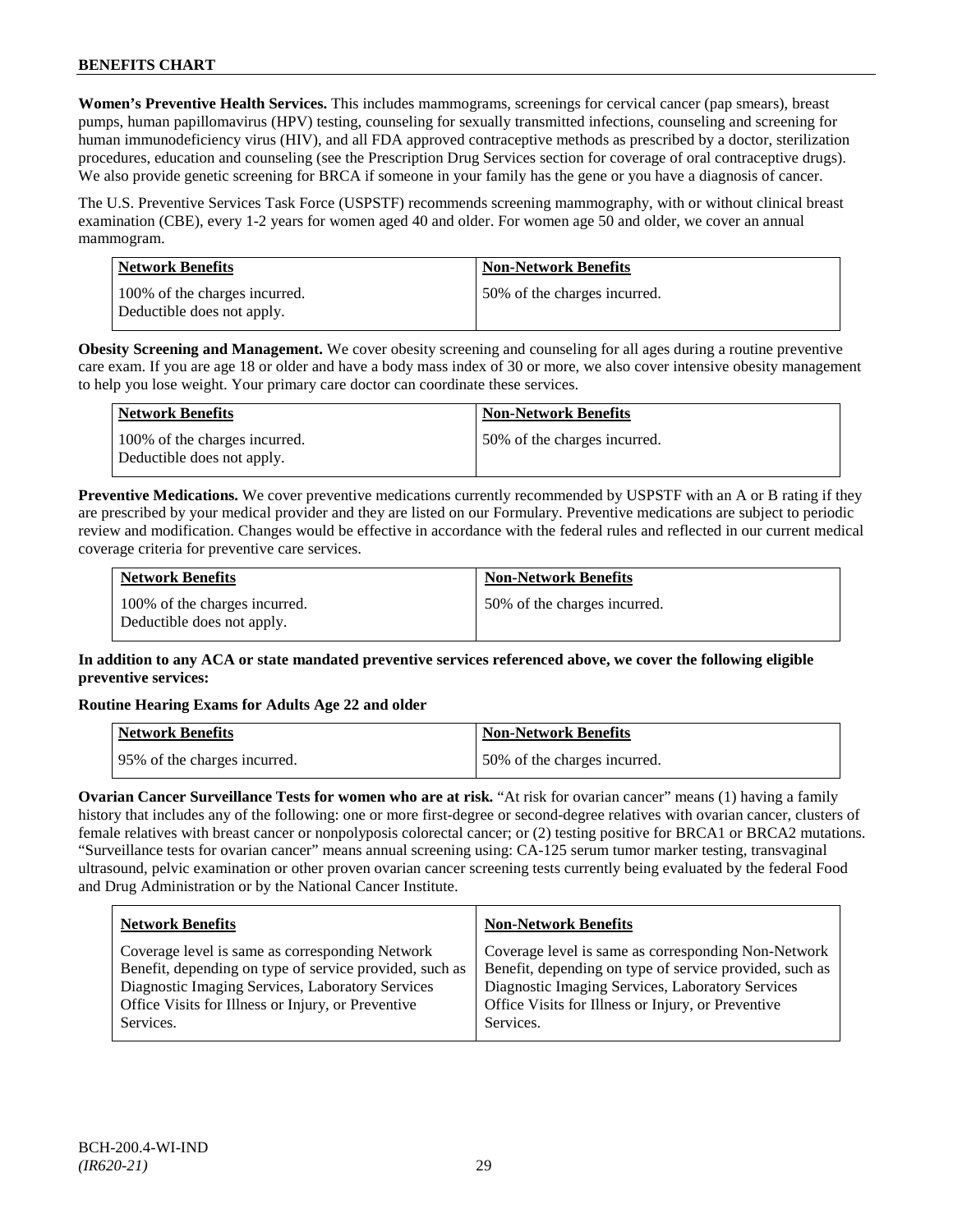# **Limitations:**

• Services are not preventive if received as part of a visit to diagnose, manage or maintain an acute or chronic medical condition, illness or injury. When that occurs, unless otherwise indicated above, standard deductibles, copayments or coinsurance apply.

### **Not Covered:**

- Routine eye exams for adults age 22 and older.
- See "Services Not Covered" in your Policy.

### **TRANSPLANT SERVICES**

### **Applicable Definitions:**

**Autologous.** This is when the source of cells is from the individual's own marrow or stem cells.

**Allogeneic.** This is when the source of cells is from a related or unrelated donor's marrow or stem cells.

**Allogeneic Bone Marrow Transplant.** This is when the bone marrow is harvested from the related or unrelated donor and stored. The patient undergoes treatment which includes tumor ablation with high-dose chemotherapy and/or radiation. The bone marrow is reinfused (transplanted).

**Autologous Bone Marrow Transplant.** This is when the bone marrow is harvested from the individual and stored. The patient undergoes treatment which includes tumor ablation with high-dose chemotherapy and/or radiation. The bone marrow is reinfused (transplanted).

**Autologous/Allogeneic Stem Cell Support.** This is a treatment process that includes stem cell harvest from either bone marrow or peripheral blood, tumor ablation with high-dose chemotherapy and/or radiation, stem cell reinfusion, and related care. Autologous/allogeneic bone marrow transplantation and high dose chemotherapy with peripheral stem cell rescue/support are considered to be autologous/allogeneic stem cell support.

**Designated Transplant Center.** This is any health care provider, group or association of health care providers designated by us to provide services, supplies or drugs for specified transplants for our Insureds.

**Transplant Services.** This is transplantation (including retransplants) of the human organs or tissue listed below, including all related post-surgical treatment, follow-up care and drugs and multiple transplants for a related cause. Transplant services do not include other organ or tissue transplants or surgical implantation of mechanical devices functioning as a human organ, except surgical implantation of an FDA approved Ventricular Assist Device (VAD) or total artificial heart, functioning as a temporary bridge to heart transplantation.

Prior authorization is required prior to consultation to support coordination of care and benefits.

# **Covered Services:**

We cover eligible transplant services (as defined above) while you are covered under your Policy. Transplants that will be considered for coverage are limited to the following:

- Kidney transplants for end-stage disease.
- Cornea transplants for end-stage disease.
- Heart transplants for end-stage disease.
- Lung transplants or heart/lung transplants for: (1) primary pulmonary hypertension; (2) Eisenmenger's syndrome; (3) endstage pulmonary fibrosis; (4) alpha 1 antitrypsin disease; (5) cystic fibrosis; and (6) emphysema.
- Liver transplants for: (1) biliary atresia in children; (2) primary biliary cirrhosis; (3) post-acute viral infection (including hepatitis A, hepatitis B antigen e negative and hepatitis C) causing acute atrophy or post-necrotic cirrhosis; (4) primary sclerosing cholangitis; (5) alcoholic cirrhosis; and (6) hepatocellular carcinoma.
- Allogeneic bone marrow transplants or peripheral stem cell support associated with high dose chemotherapy for : (1) acute myelogenous leukemia; (2) acute lymphocytic leukemia; (3) chronic myelogenous leukemia; (4) severe combined immunodeficiency disease; (5) Wiskott-Aldrich syndrome; (6) aplastic anemia; (7) sickle cell anemia; (8) non-relapsed or relapsed non-Hodgkin's lymphoma; (9) multiple myeloma; and (10) testicular cancer.
- Autologous bone marrow transplants or peripheral stem cell support associated with high-dose chemotherapy for: (1) acute leukemia; (2) non-Hodgkin's lymphoma; (3) Hodgkin's disease; (4) Burkitt's lymphoma; (5) neuroblastoma; (6) multiple myeloma; (7) chronic myelogenous leukemia; and (8) non-relapsed non-Hodgkin's lymphoma.